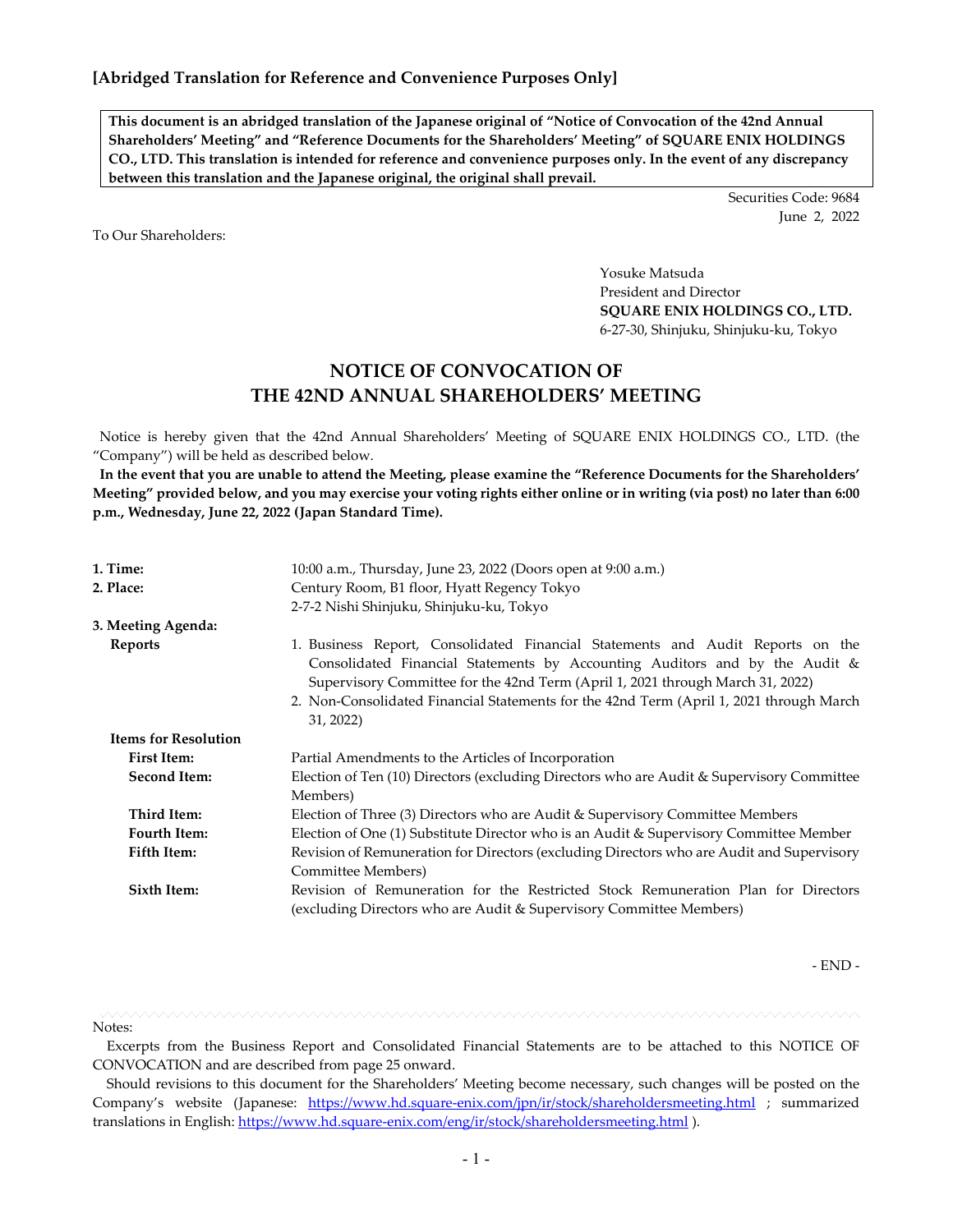#### **Information on Exercising Voting Rights**

The right to vote at the Annual Shareholders' Meeting is an important right of all shareholders. Please exercise your voting rights after having reviewed the Reference Documents for the Shareholders' Meeting described below. There are three ways to exercise your voting rights:

● In person at the Annual Shareholders' Meeting Please submit your voting form to the receptionist at the venue. The time and date of the Annual Shareholders' Meeting is 10:00 a.m., Thursday, June 23, 2022 (Japan Standard Time).

● Online

Please access the voting website [\(https://evote.tr.mufg.jp/\)](https://evote.tr.mufg.jp/) and enter your approval or rejection of the agenda items. You need a log-in ID and a temporary password, which are indicated on the Voting Form. Alternatively, you can log onto the website without a log-in ID or a temporary password by scanning the QR code on the Voting Form. The deadline for exercising your voting rights is 6:00 p.m., Wednesday, June 22, 2022 (Japan Standard Time).

● In writing (via post) Please indicate your approval or rejection of the agenda items on the Voting Form, and return it via post. Voting forms must arrive no later than 6:00 p.m., Wednesday, June 22, 2022 (Japan Standard Time).

**If you exercise your voting rights both online and in writing (via post), only the former will be valid, and if you exercise your voting rights online more than once, only the last vote will be counted.**

(Note: Online voting is not available to non-resident shareholders.)

(Note: Nominal shareholders such as trust banks [including custodians] who apply in advance to use the Electronic Voting Platform for Foreign and Institutional Investors operated by ICJ, Inc. may use the platform to exercise their voting rights electronically, as provided for in the Companies Act.)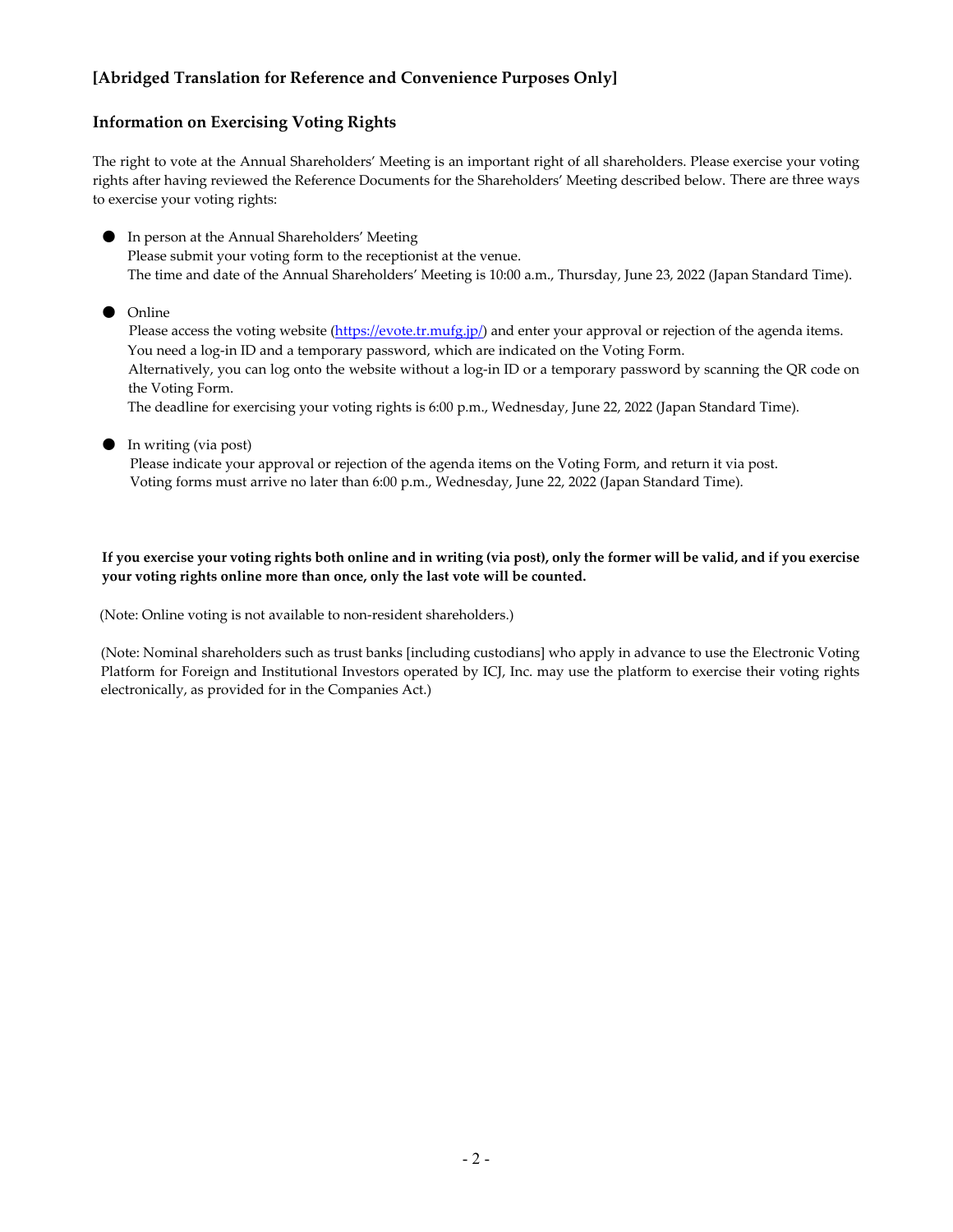### **Reference Documents for the Shareholders' Meeting**

#### **First Item: Partial Amendments to the Articles of Incorporation**

#### 1. Reason for Amendment

The amendment provisions stipulated in the provison of Article 1 of the Supplementary Provisions of the "Act for Partial Revision of the Companies Act" (Act No. 70 of 2019) will come into effect on September 1, 2022. In preparation for the introduction of a system to provide materials for general meetings of shareholders electronically, the Company will amend the Articles of Incorporation as follows.

- 1) Article 15, Paragraph 1 of the Proposed Amendments provides that information contained in the Reference Documents for the Shareholders' Meeting shall be provided electronically.
- 2) Proposed Amendments Article 15, Paragraph 2 sets forth provisions to enable the Company to limit the scope of matters to be stated in the documents to be delivered to shareholders who have requested the delivery of such documents.
- 3) The provision concerning the Internet disclosure and deemed provision of the Reference Documents for the Shareholders' Meeting, etc. (Article 15 of the current Articles of Incorporation) will be deleted as it is no longer necessary.
- 4) In conjunction with the above additions and deletions, supplementary provisions concerning effective dates, etc. will be established.

#### 2. Details of Amendment

The details of the amendment are shown in the attachment.

|                                                                                                                                                                                                                                                                                                                                                                                                                                                                                                                                                                    | (The amended parts are underlined.)                                                                                                                                                                                                                                                                                                                                                                                                                                                                                                                                                                                |
|--------------------------------------------------------------------------------------------------------------------------------------------------------------------------------------------------------------------------------------------------------------------------------------------------------------------------------------------------------------------------------------------------------------------------------------------------------------------------------------------------------------------------------------------------------------------|--------------------------------------------------------------------------------------------------------------------------------------------------------------------------------------------------------------------------------------------------------------------------------------------------------------------------------------------------------------------------------------------------------------------------------------------------------------------------------------------------------------------------------------------------------------------------------------------------------------------|
| <b>Current Articles</b>                                                                                                                                                                                                                                                                                                                                                                                                                                                                                                                                            | Proposed Amendment                                                                                                                                                                                                                                                                                                                                                                                                                                                                                                                                                                                                 |
| (Internet Disclosure and Deemed Provision of Reference<br>Documents for the Shareholders' Meeting)<br>Article 15. When convening the Shareholders' Meeting, the<br>Company may deem that the information to be stated or<br>indicated in the Reference Documents for the<br>Shareholders' Meeting, Business Report, Non-<br>Consolidated Financial Statements and Consolidated<br>Financial Statements shall be provided to the shareholders<br>by disclosing them through the Internet in accordance<br>with the applicable Ordinance of the Ministry of Justice. | (Deleted)                                                                                                                                                                                                                                                                                                                                                                                                                                                                                                                                                                                                          |
| (New)                                                                                                                                                                                                                                                                                                                                                                                                                                                                                                                                                              | (Electronic provision measures, etc.)<br>Article 15. When the Shareholders' Meeting is convened,<br>the Company shall implement measures to provide<br>information contained in the Reference Documents for<br>Shareholders' Meeting by electronic means.<br>2) The Company may choose not to state all or part of the<br>matters prescribed by the applicable Ordinance of the<br>Ministry of Justice among the matters to be taken by<br>Electronic Provision Measures in the documents to be<br>delivered to shareholders who have requested the delivery<br>of documents by the record date for voting rights. |
| Supplementary Provision<br>(New)                                                                                                                                                                                                                                                                                                                                                                                                                                                                                                                                   | Supplementary Provision<br>(Transitional Measures Pertaining to Electronic Provision)<br>Measures)<br>1. The amendment to Article 15 of the Articles of<br>Incorporation shall take effect on September 1, 2022<br>(hereinafter referred to as the "Effective Date".), which is<br>the date of enforcement of the amending provisions set                                                                                                                                                                                                                                                                          |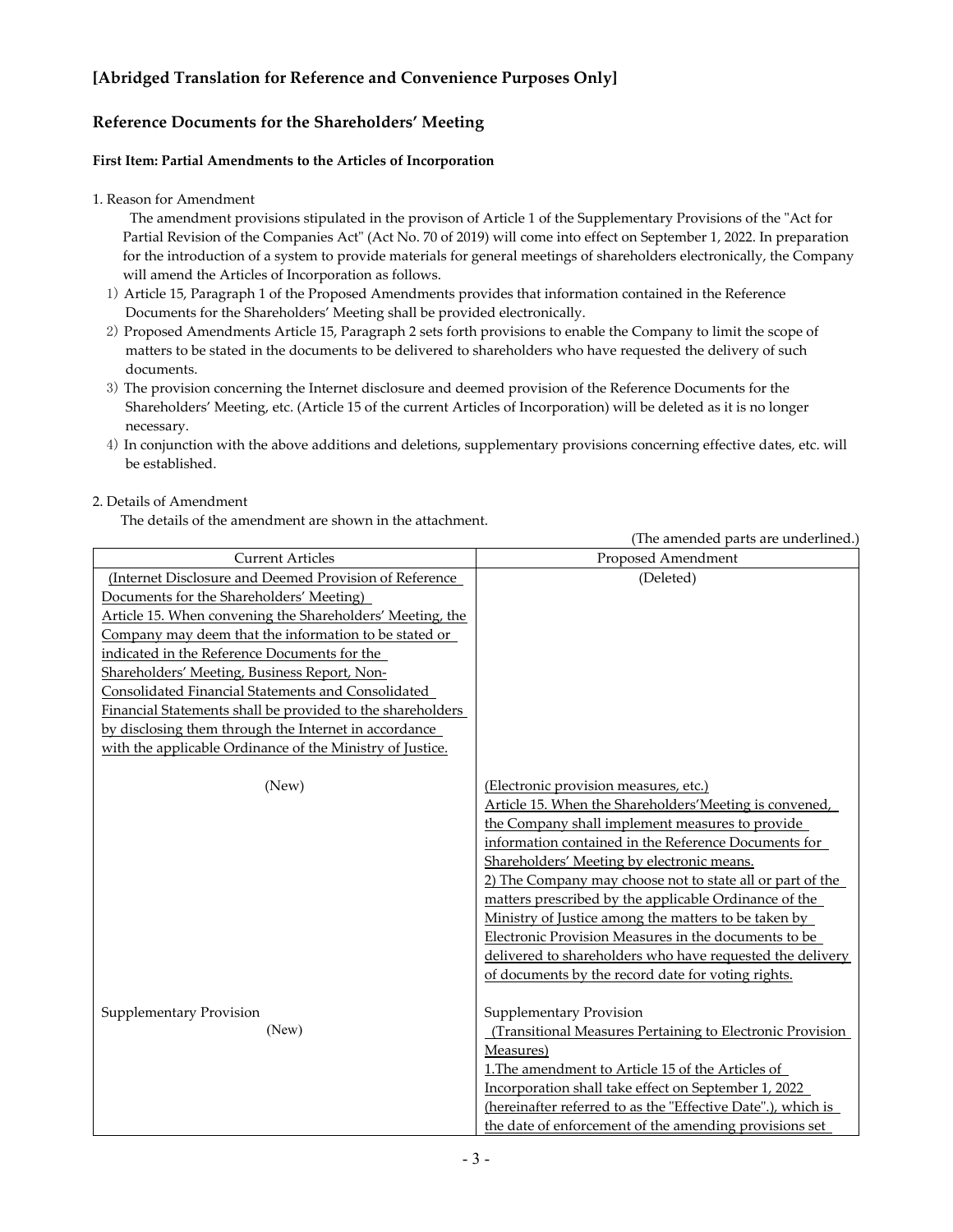| <b>Current Articles</b> | Proposed Amendment                                          |
|-------------------------|-------------------------------------------------------------|
|                         | forth in the proviso to Article 1 of the Supplementary      |
|                         | Provisions of the Act for Partial Revision of the Companies |
|                         | <u>Act</u> (Act No. 70 of 2019).                            |
|                         | 2. Notwithstanding the provisions of the preceding          |
|                         | paragraph, Article 15 (Disclosure on the Internet and       |
|                         | Deemed Provision of Reference Documents for                 |
|                         | Shareholders' Meeting) of the Articles of Incorporation     |
|                         | shall remain in force with respect to the Shareholders'     |
|                         | Meeting held on a date within six (6) months from the       |
|                         | Effective Date.                                             |
|                         | 3. These Supplementary Provisions shall be deleted after    |
|                         | the expiration of six (6) months from the Effective Date or |
|                         | the expiration of three (3) months from the date of the     |
|                         | Shareholders' Meeting set forth in the preceding            |
|                         | paragraph, whichever comes later.                           |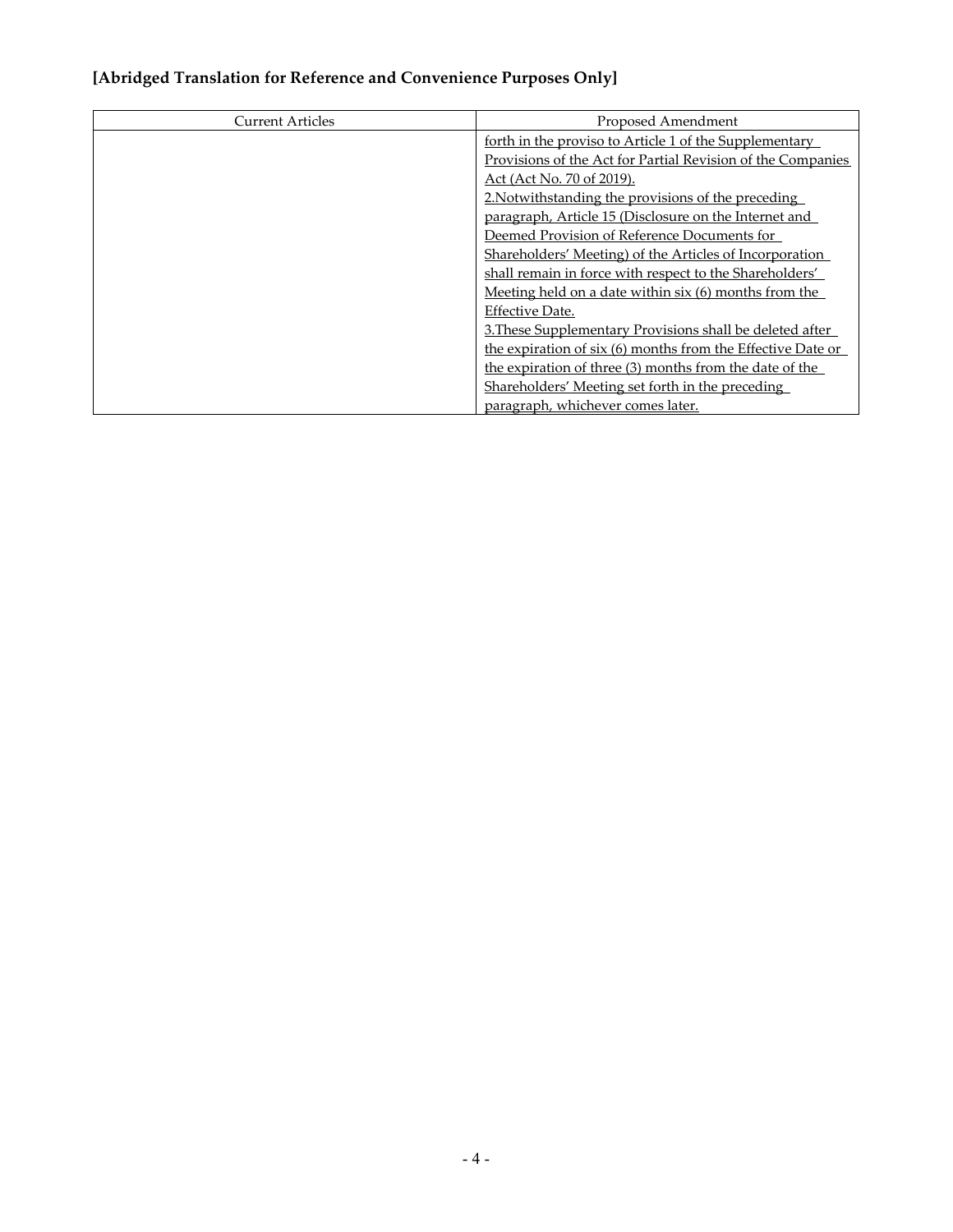#### **Second Item: Election of Ten (10) Directors (excluding Directors who are Audit & Supervisory Committee Members)**

The term of office of all the incumbent Directors (excluding Directors who are Audit & Supervisory Committee Members; the same applies hereinafter in this item) will expire at the close of this Annual Shareholders' Meeting.

Therefore, the Company proposes to increase the number of executive directors by three (3) from one (1) to four (4), and to increase the number of outside directors by one (1) from five (5) to six (6) in order to adjust the balance between execution and supervision and further strengthen the management system, and in order to further strengthen corporate governance and increase the transparency, objectivity and diversity of the Board of Directors, and the Company proposes to increase the number of Directors by four (4), from six (6) to ten (10), for a total of ten (10) Directors.

The Audit & Supervisory Committee has expressed the opinion that this proposal has been properly submitted in accordance with the predetermined criteria and procedures for nominating Director candidates.

| No           | Name                         | Gender | Tenure (at the     | Current position and          | Attendance at the      |
|--------------|------------------------------|--------|--------------------|-------------------------------|------------------------|
|              |                              |        | conclusion of this | responsibilities at the       | Board of               |
|              |                              |        | Annual             | Company                       | Directors              |
|              |                              |        | Shareholders'      |                               | meetings during        |
|              |                              |        | Meeting)           |                               | the current fiscal     |
|              |                              |        |                    |                               | year                   |
| $\mathbf{1}$ | Yosuke Matsuda (R)           | М      | 18 years           | President and                 | $100.0\frac{6}{16/16}$ |
|              |                              |        |                    | Representative Director       |                        |
| 2            | Takashi Kiryu (N)            | М      |                    | <b>Chief Strategy Officer</b> |                        |
|              |                              |        |                    | <b>Executive Officer</b>      |                        |
| 3            | Yoshinori Kitase (N)         | М      |                    |                               |                        |
| 4            | Yu Miyake (N)                | M      |                    |                               |                        |
| 5            | Yukihiro Yamamura (R)(O)(I)  | M      | 9 years            | <b>Outside Director</b>       | $100.0\frac{6}{16/16}$ |
| 6            | Yuji Nishiura<br>(R)(O)(I)   | М      | 8 years            | <b>Outside Director</b>       | 100.0%(16/16)          |
| 7            | Masato Ogawa $(R)(O)(I)$     | M      | 4 years            | <b>Outside Director</b>       | $100.0\frac{6}{16/16}$ |
| 8            | Mitsuko Okamoto<br>(R)(O)(I) | F      | 2 years            | <b>Outside Director</b>       | $100.0\frac{6}{16/16}$ |
| 9            | Abdullah Aldawood (R)(O)(I)  | M      | 1 years            | <b>Outside Director</b>       | $92.3\%(12/13)*$       |
| 10           | Naoto Takano (N) (O)(I)      | M      |                    |                               |                        |

The proposed candidates are as follows:

(R): Candidate for reappointment as Director (N):New candidate as Director

(O):Candidate for Outside Director ( I ) :Candidate for Independent Director

\* The number of times Abdulla Aldawood has attended as a Director since the 41st Annual Shareholders' Meeting held on June 25, 2021, when he became an Outside Director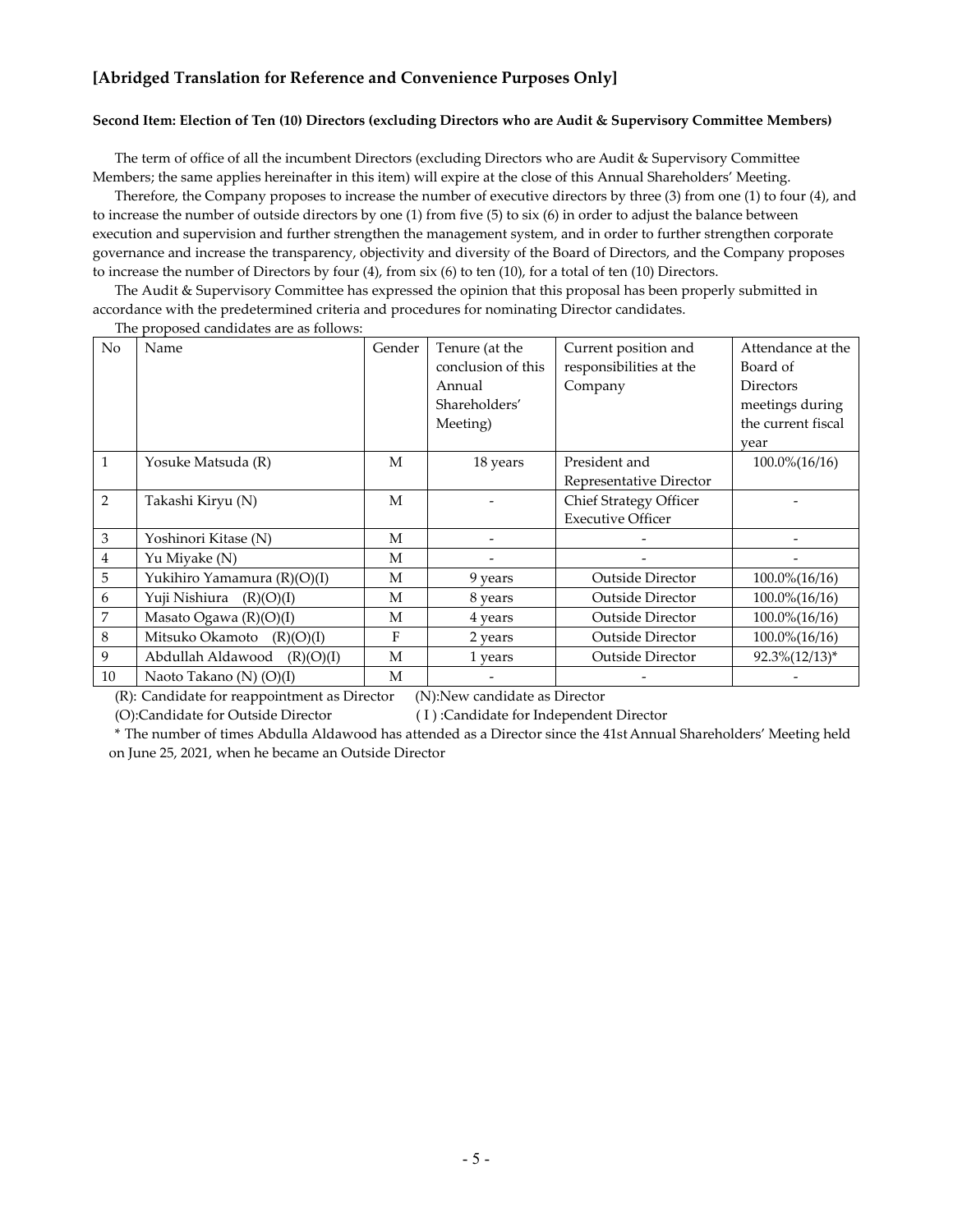| No.          | Name<br>(Date of Birth) |                                                                     | Brief Personal History, Positions and Assignments in the Company,<br>and Significant Positions Concurrently Held                                        | Number of the<br>Company's |
|--------------|-------------------------|---------------------------------------------------------------------|---------------------------------------------------------------------------------------------------------------------------------------------------------|----------------------------|
|              |                         | Oct. 2001                                                           | Senior Vice President, SQUARE CO., LTD.                                                                                                                 | Shares Held                |
|              |                         | Apr. 2003                                                           | (currently SQUARE ENIX HOLDINGS CO., LTD.)<br>Senior Vice President and General Manager, Accounting<br>and Finance Division, SQUARE ENIX CO., LTD.      |                            |
|              |                         | Jun. 2004                                                           | (currently SQUARE ENIX HOLDINGS CO., LTD.)<br>Director, Accounting and Finance, SQUARE ENIX CO.,<br>LTD.                                                |                            |
|              |                         | Mar. 2013<br>Jun. 2013                                              | Senior Executive Managing Director and Representative<br>Director, SQUARE ENIX HOLDINGS CO., LTD.<br>President and Representative Director, SQUARE ENIX |                            |
|              | Yosuke Matsuda          |                                                                     | HOLDINGS CO., LTD. (incumbent)<br>(Significant positions concurrently held)                                                                             | 18,515                     |
| $\mathbf{1}$ | (April 27, 1963)        |                                                                     | President and Representative Director, SQUARE ENIX CO., LTD.                                                                                            | Shares                     |
|              | (R)                     |                                                                     | Director, Taito Corporation                                                                                                                             |                            |
|              |                         |                                                                     | President and Director, SQUARE ENIX OF AMERICA HOLDINGS,                                                                                                |                            |
|              |                         |                                                                     | INC. (the Group's intermediate holding company in the Americas)                                                                                         |                            |
|              |                         |                                                                     | Director, SQUARE ENIX LTD. (the Group's operating and                                                                                                   |                            |
|              |                         |                                                                     | intermediate holding company in Europe and other regions)                                                                                               |                            |
|              |                         |                                                                     | (The reasons for the nomination of the candidate as Director)<br>Since becoming President and Representative Director of the                            |                            |
|              |                         | Company in June 2013, Yosuke Matsuda has established a track record |                                                                                                                                                         |                            |
|              |                         | as a full-time Director characterized by producing stable earnings  |                                                                                                                                                         |                            |
|              |                         |                                                                     | through corporate strategy planning in line with the changes in the                                                                                     |                            |
|              |                         |                                                                     | Company's business environment and steady implementation of the                                                                                         |                            |
|              |                         | strategy.                                                           |                                                                                                                                                         |                            |
|              |                         | June. 2020                                                          | General Manager Corporate Planning Division, SQUARE                                                                                                     |                            |
|              |                         |                                                                     | ENIX HOLDINGS CO., LTD.                                                                                                                                 |                            |
|              |                         | Apr. 2021                                                           | Chief Strategy Officer and Executive Officer, Corporate<br>Strategy and Corporate Communications, SQUARE ENIX                                           |                            |
|              |                         |                                                                     | HOLDINGS CO., LTD. (incumbent)                                                                                                                          |                            |
|              |                         |                                                                     | Executive Officer, SQUARE ENIX CO., LTD.                                                                                                                |                            |
|              |                         |                                                                     | (incumbent)                                                                                                                                             |                            |
|              |                         | Jan. 2022                                                           | Chairman of the Board, SQUARE ENIX (China) CO.,                                                                                                         |                            |
|              |                         |                                                                     | LTD. (the Group's operating company in China).                                                                                                          |                            |
|              |                         |                                                                     | (incumbent)                                                                                                                                             |                            |
|              | Takashi Kiryu           |                                                                     | (Significant positions concurrently held)                                                                                                               | 282                        |
| 2            | (June 20, 1975)         |                                                                     | Chairman of the Board, SQUARE ENIX (China) CO., LTD. (the Group's                                                                                       | Shares*                    |
|              | (N)                     |                                                                     | operating company in China).<br>(The reasons for the nomination of the candidate as Director)                                                           |                            |
|              |                         |                                                                     | Since his appointment as Executive Officer and Chief Strategy Officer                                                                                   |                            |
|              |                         |                                                                     | of The Company in April 2021, he has assisted the President and                                                                                         |                            |
|              |                         |                                                                     | Representative Director in formulating and executing management                                                                                         |                            |
|              |                         |                                                                     | strategies. The Company has appointed him as an Executive Director                                                                                      |                            |
|              |                         |                                                                     | with the expectation that he will be able to appropriately execute his                                                                                  |                            |
|              |                         |                                                                     | duties for the development of Our Group and further enhancement of                                                                                      |                            |
|              |                         | corporate value.                                                    |                                                                                                                                                         |                            |
|              |                         |                                                                     | *The number of the Company's shares includes his shares with the                                                                                        |                            |
|              |                         |                                                                     | Company's employee shareholding association.                                                                                                            |                            |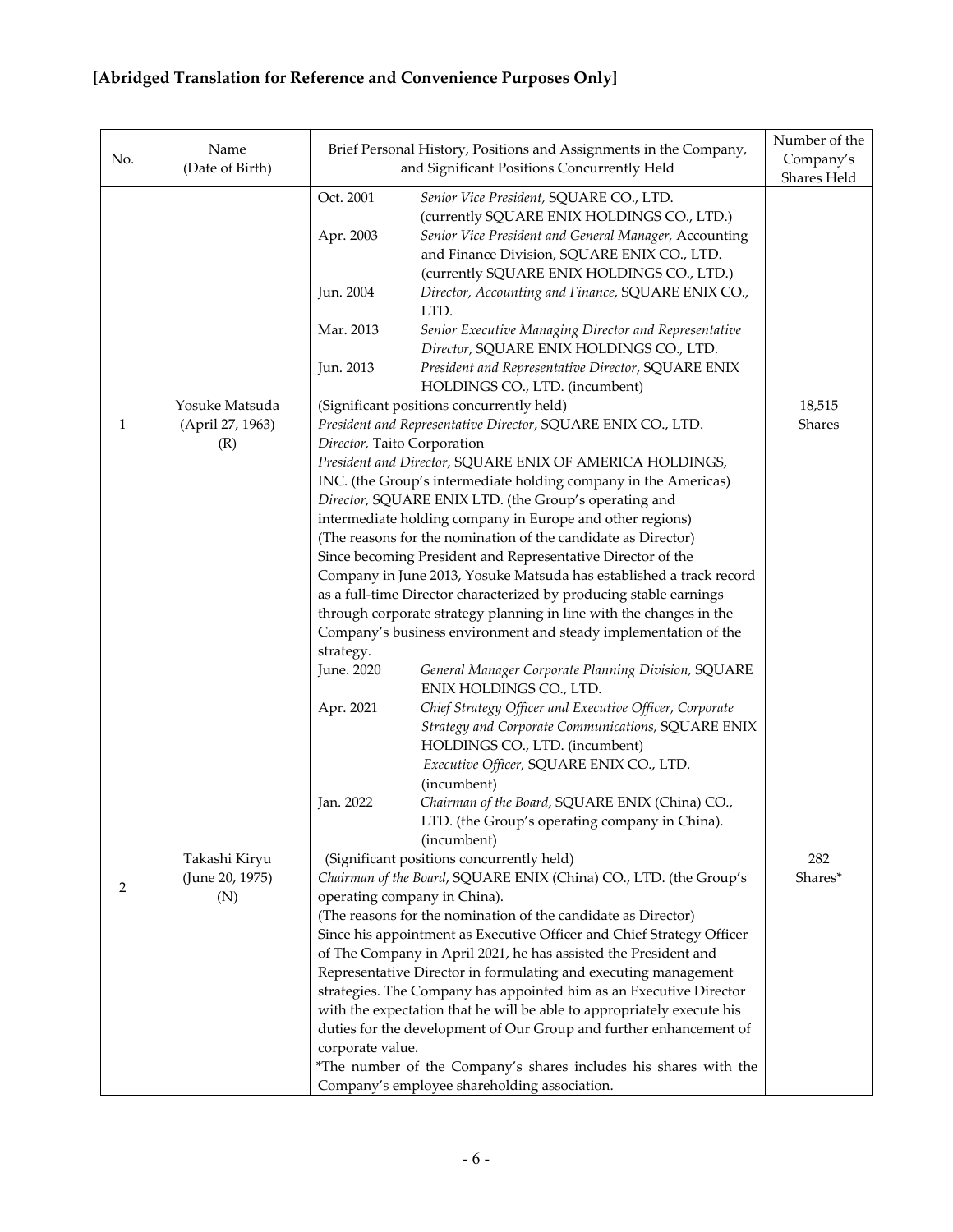| No. | Name<br>(Date of Birth)                         | Brief Personal History, Positions and Assignments in the Company,<br>and Significant Positions Concurrently Held                                                                                                                                                                                                                                                                                                                                                                                                                                                                                                                                                                                                                                                                                                                                                                                                                                                                                                                                                                                                                                                                                                                                                                                                | Number of the<br>Company's<br>Shares Held |
|-----|-------------------------------------------------|-----------------------------------------------------------------------------------------------------------------------------------------------------------------------------------------------------------------------------------------------------------------------------------------------------------------------------------------------------------------------------------------------------------------------------------------------------------------------------------------------------------------------------------------------------------------------------------------------------------------------------------------------------------------------------------------------------------------------------------------------------------------------------------------------------------------------------------------------------------------------------------------------------------------------------------------------------------------------------------------------------------------------------------------------------------------------------------------------------------------------------------------------------------------------------------------------------------------------------------------------------------------------------------------------------------------|-------------------------------------------|
| 3   | Yoshinori Kitase<br>(September 23, 1966)<br>(N) | Sep. 2006<br>Corporate Executive, SQUARE ENIX CO., LTD.<br>Apr. 2015<br>Executive Officer, SQUARE ENIX CO., LTD.<br>(incumbent)<br>Apr. 2018<br>Director, SQUARE ENIX CO., LTD. (incumbent)<br>Apr. 2019<br>Vice President, Creative Business Unit I, SQUARE<br>ENIX CO., LTD. (incumbent)<br>(Significant positions concurrently held)<br>Director, SQUARE ENIX CO., LTD.<br>(The reasons for the nomination of the candidate as Director)<br>Since assuming the position of Director of SQUARE ENIX CO., LTD.<br>in April 2018, he has participated in the management of the<br>company and led the business as Vice President of Business Unit,<br>Head of Game Development, Producer, and Executive Officer in<br>charge of Final Fantasy Brand Management, and is expected to<br>appropriately perform his duties as Executive Director for the<br>development of our Group and further enhancement of corporate<br>value. The Company has appointed him as an Executive Director<br>with the expectation that that he will be able to appropriately<br>execute his duties as an executive director for the development of<br>our group and further enhancement of our corporate value.<br>*The number of the Company's shares includes his shares with the<br>Company's employee shareholding association | 754<br>Shares*                            |
| 4   | Yu Miyake<br>(September 1, 1967)<br>(N)         | Feb. 2011<br>Corporate Executive, SQUARE ENIX CO., LTD.<br>Apr.2015<br>Executive Officer, SQUARE ENIX CO., LTD.<br>(incumbent)<br>Apr. 2018<br>Director, SQUARE ENIX CO., LTD. (incumbent)<br>Apr. 2019<br>Vice President, Creative Business Unit II, SQUARE<br>ENIX CO., LTD. (incumbent)<br>(Significant positions concurrently held)<br>Director, SQUARE ENIX CO., LTD.<br>(The reasons for the nomination of the candidate as Director)<br>Since assuming the position of Director of SQUARE ENIX CO., LTD.<br>in April 2018, he has participated in the management of the<br>company and led the business as Vice President of Business Unit,<br>Head of Game Development, Producer, and Executive Officer in<br>charge of Dragon Quest Brand Management, and is expected to<br>appropriately perform his duties as Executive Director for the<br>development of our Group and further enhancement of corporate<br>value. The Company has appointed him as an Executive Director<br>with the expectation that that he will be able to appropriately<br>execute his duties as an executive director for the development of<br>our group and further enhancement of our corporate value.                                                                                                                     | 3,350<br>Shares                           |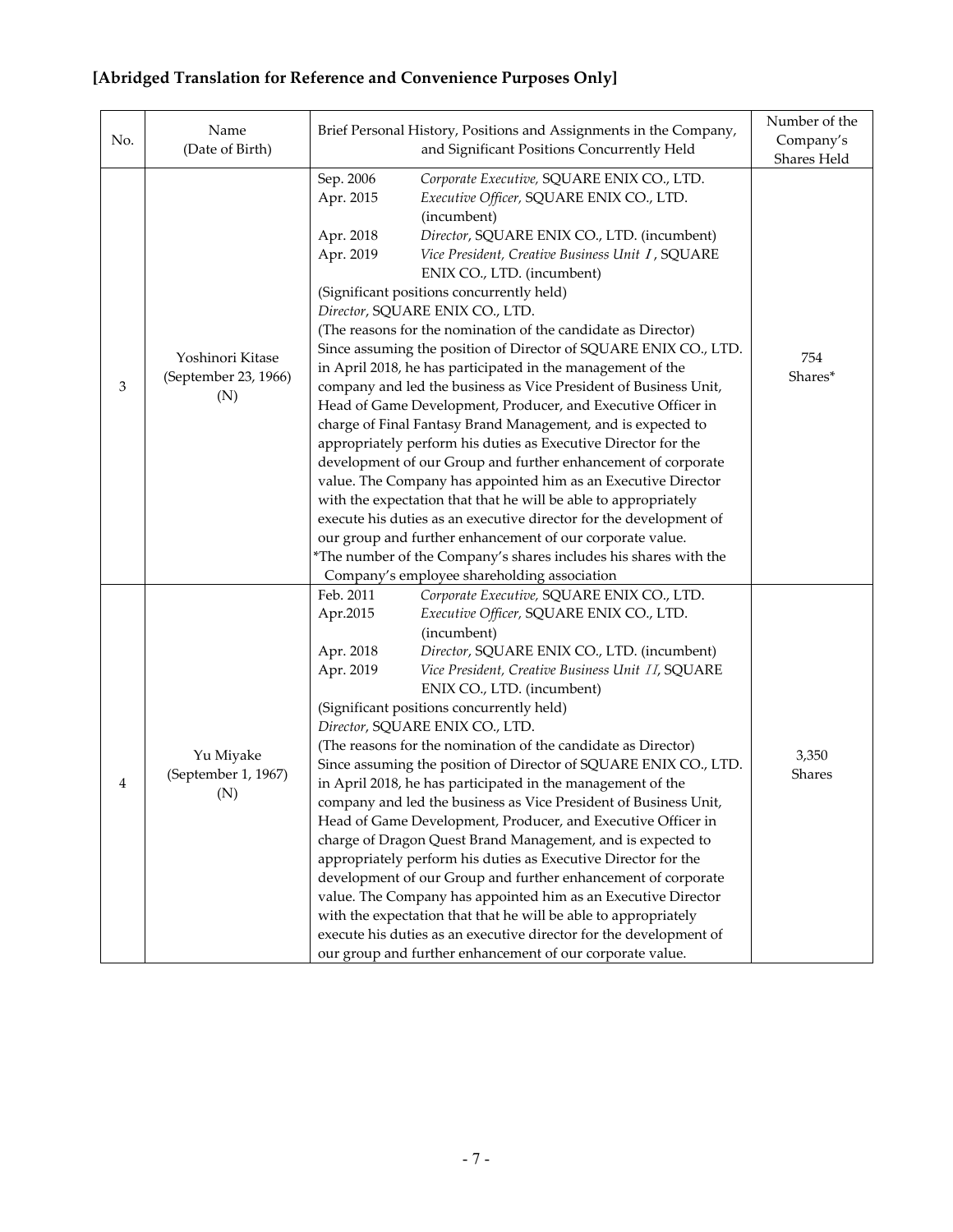| No. | Name<br>(Date of Birth)                              | Brief Personal History, Positions and Assignments in the Company,<br>and Significant Positions Concurrently Held | Number of the<br>Company's                                           |             |  |
|-----|------------------------------------------------------|------------------------------------------------------------------------------------------------------------------|----------------------------------------------------------------------|-------------|--|
|     |                                                      | Apr. 1997                                                                                                        | Director, Deputy General Manager, Business Planning                  | Shares Held |  |
|     |                                                      |                                                                                                                  | & Development Division, Transcosmos Inc.                             |             |  |
|     |                                                      | Oct. 1997                                                                                                        | President and Representative Director,                               |             |  |
|     |                                                      |                                                                                                                  | DoubleClick Japan Inc. (currently Transcosmos Inc.)                  |             |  |
|     |                                                      | Jun. 2000                                                                                                        | Representative Director, Excite Japan Co., Ltd.                      |             |  |
|     |                                                      | Aug. 2008                                                                                                        | Representative Director and CEO, Glam Media Japan                    |             |  |
|     |                                                      |                                                                                                                  | Corp. (currently Mode Media Japan Corporation)                       |             |  |
|     |                                                      | Jun. 2013                                                                                                        | Outside Director, SQUARE ENIX HOLDINGS CO.,                          |             |  |
|     | Yukihiro Yamamura<br>(October 30, 1963)<br>(R)(O)(I) |                                                                                                                  | LTD. (incumbent)                                                     |             |  |
|     |                                                      | Sep. 2014                                                                                                        | Representative Director, Puzzle Ring Inc. (incumbent)                | 549         |  |
|     |                                                      | May. 2015                                                                                                        | Director, Project8 Inc.                                              |             |  |
|     |                                                      | Aug. 2015                                                                                                        | Director, Visionary Works Co., Ltd. (incumbent)                      |             |  |
|     |                                                      | (Significant positions concurrently held)                                                                        | <b>Shares</b>                                                        |             |  |
| 5   |                                                      | Representative Director, Puzzle Ring Inc.                                                                        |                                                                      |             |  |
|     |                                                      | Director, Visionary Works Co., Ltd.                                                                              |                                                                      |             |  |
|     |                                                      |                                                                                                                  | (The reasons for the nomination of the candidate as Outside Director |             |  |
|     |                                                      |                                                                                                                  | and overview of expected roles)                                      |             |  |
|     |                                                      |                                                                                                                  | He possesses abundant experience and broad-ranging insight as a      |             |  |
|     |                                                      |                                                                                                                  | corporate executive. The Company expects him to be capable of        |             |  |
|     |                                                      |                                                                                                                  | properly executing the duties of an Outside Director from the        |             |  |
|     |                                                      |                                                                                                                  | perspective of supervising and serving as a check on Directors'      |             |  |
|     |                                                      |                                                                                                                  | execution of their roles. Should he be re-elected, the Company plans |             |  |
|     |                                                      |                                                                                                                  | to have him continue to be involved from an objective and neutral    |             |  |
|     |                                                      |                                                                                                                  | position in the decision-making process for such matters as the      |             |  |
|     |                                                      |                                                                                                                  | selection of Director candidates and the determination of Director   |             |  |
|     |                                                      |                                                                                                                  | remuneration as a member of the Remuneration and Nomination          |             |  |
|     |                                                      |                                                                                                                  | Committee that the Company has established at its discretion.        |             |  |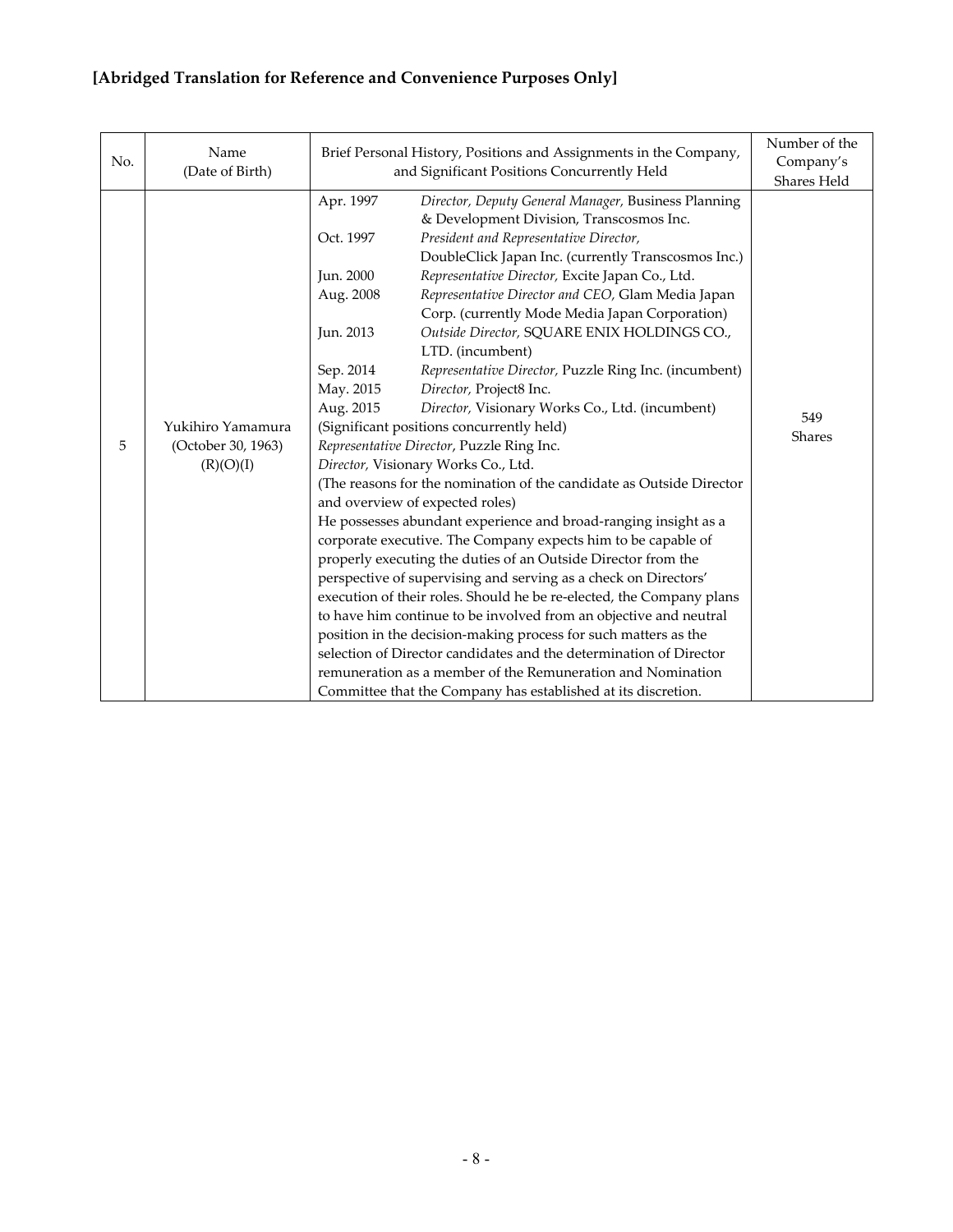| No. | Name<br>(Date of Birth)                         |                                          | Brief Personal History, Positions and Assignments in the Company,<br>and Significant Positions Concurrently Held                         | Number of the<br>Company's<br>Shares Held |
|-----|-------------------------------------------------|------------------------------------------|------------------------------------------------------------------------------------------------------------------------------------------|-------------------------------------------|
|     |                                                 | Apr. 1993                                | Director, Executive Vice President and Partner, Booz<br>Allen Hamilton Inc. (currently PwC Consulting<br>LLC)                            |                                           |
|     |                                                 | Feb. 2000                                | Representative Director, President and Partner, Booz<br>Allen Hamilton Inc.                                                              |                                           |
|     |                                                 | Oct. 2002                                | Representative Director, CEO and Managing Partner,<br>Roland Berger and Partner Japan Ltd. (currently                                    |                                           |
|     |                                                 | Jan. 2006                                | Roland Berger Ltd.)<br>Japan Representative and Managing Director,<br>AlixPartners Asia, LLC                                             |                                           |
|     |                                                 | Jan. 2011                                | Vice Chairman and Managing Director, AlixPartners,<br>LLP                                                                                |                                           |
|     | Yuji Nishiura<br>(January 3, 1953)<br>(R)(O)(I) | Dec. 2012                                | Director, AXA Japan Holding Co., Ltd. (currently<br>AXA Life Insurance Co., Ltd.)<br>Chairman and Director, AXA Life Insurance Co., Ltd. |                                           |
|     |                                                 | Mar. 2013                                | Chairman and Director, AXA General Insurance Co.,<br>Ltd.                                                                                |                                           |
|     |                                                 | Jun. 2014                                | Outside Director, SQUARE ENIX HOLDINGS CO.,<br>LTD. (incumbent)                                                                          | 549                                       |
| 6   |                                                 | Oct. 2014                                | Chairman and Director, AXA Life Insurance Co., Ltd.                                                                                      | <b>Shares</b>                             |
|     |                                                 | Dec. 2015                                | Chairman and Representative Director, Sumitomo<br>Mitsui Trust Club Co., Ltd.                                                            |                                           |
|     |                                                 | Jun. 2019                                | Outside Director, LIXIL Group Corporation<br>(currently LIXIL Corporation) (incumbent)                                                   |                                           |
|     |                                                 | (Significant position concurrently held) |                                                                                                                                          |                                           |
|     |                                                 |                                          | Outside Director, LIXIL Corporation                                                                                                      |                                           |
|     |                                                 |                                          | (The reasons for the nomination of the candidate as Outside Director                                                                     |                                           |
|     |                                                 |                                          | and overview of expected roles)                                                                                                          |                                           |
|     |                                                 |                                          | He possesses abundant experience and broad-ranging insight as a                                                                          |                                           |
|     |                                                 |                                          | corporate executive. The Company expects him to be capable of<br>properly executing the duties of an Outside Director from the           |                                           |
|     |                                                 |                                          | perspective of supervising and serving as a check on Directors'                                                                          |                                           |
|     |                                                 |                                          | execution of their roles. Should he be re-elected, the Company                                                                           |                                           |
|     |                                                 |                                          | plans to have him continue to be involved from an objective and                                                                          |                                           |
|     |                                                 |                                          | neutral position in the decision-making process for such matters as                                                                      |                                           |
|     |                                                 |                                          | the selection of Director candidates and the determination of                                                                            |                                           |
|     |                                                 |                                          | Director remuneration as chair of the Remuneration and                                                                                   |                                           |
|     |                                                 |                                          | Nomination Committee that the Company has established at its                                                                             |                                           |
|     |                                                 | discretion.                              |                                                                                                                                          |                                           |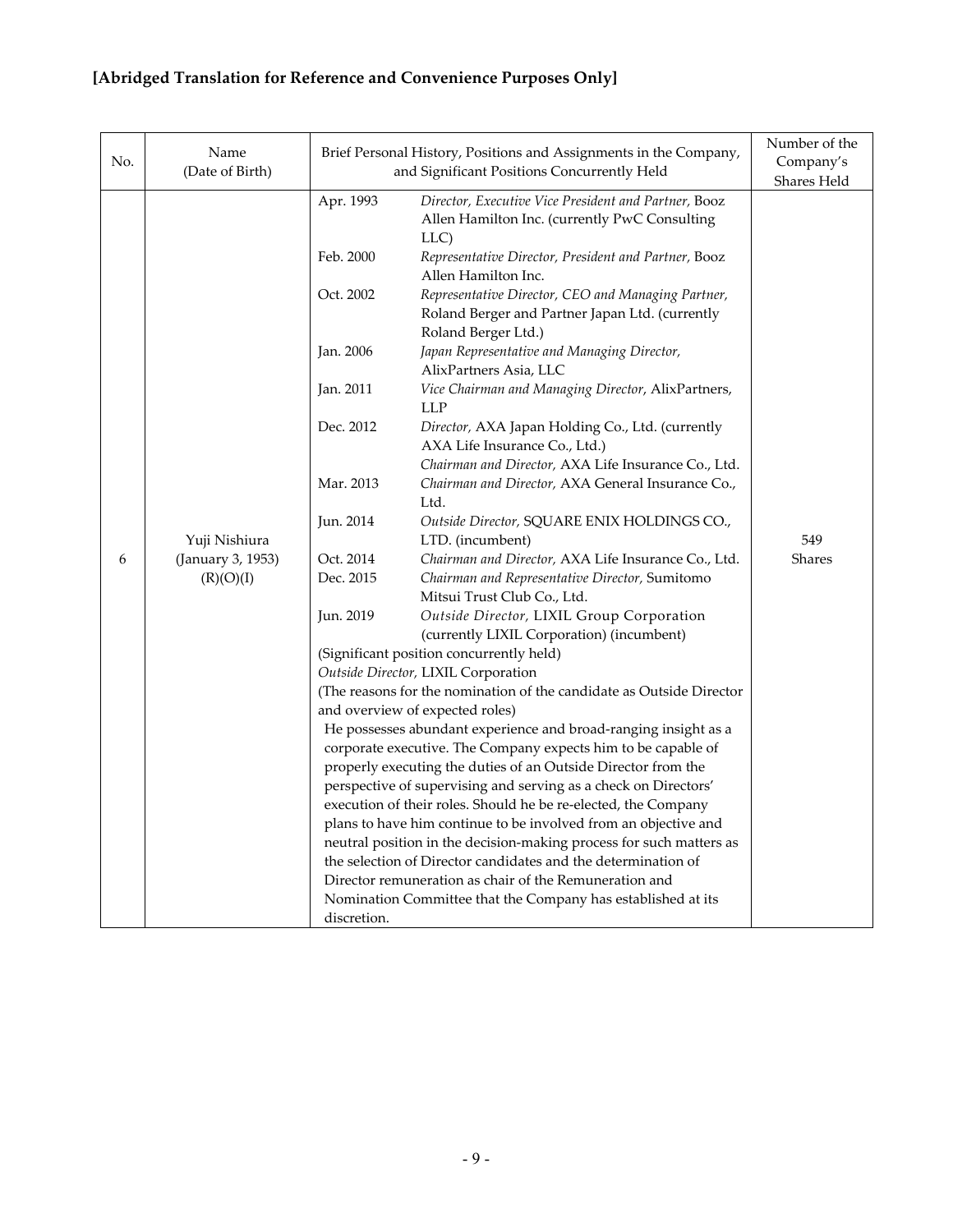#### No. Name (Date of Birth) Brief Personal History, Positions and Assignments in the Company, and Significant Positions Concurrently Held Number of the Company's Shares Held 7 Masato Ogawa (December 7, 1954)  $(R)(O)(I)$ Apr. 2009 *Corporate Exective Officer, Senior Vice President,*  Marketing & Planning, ALL Nippon Airways Co., LTD. (currently ANA HOLDINGS INC.) Jun. 2011 *Senior Vice President, General Manager,* Nagoya Region, Chubu Sales Headquarters, ALL Nippon Airways Co., LTD. Apr. 2015 *Executive Vice President and COO,* ANA Strategic Research Institute Co., Ltd. Apr. 2017 *Chairman of the Board,* ANA Strategic Research Institute Co., Ltd. Jun. 2018 *Outside Director,* SQUARE ENIX HOLDINGS CO., LTD. (incumbent) Apr. 2019 *President (Representative Director),* ONSEN & Gastronomy Tourism Association (incumbent) (Significant position concurrently held) *President (Representative Director),* ONSEN & Gastronomy Tourism Association (The reasons for the nomination of the candidate as Outside Director and overview of expected roles) He possesses abundant experience and broad-ranging insight as a corporate executive. The Company expects him to be capable of properly executing the duties of an Outside Director from the perspective of supervising and serving as a check on Directors' execution of their roles. Should he be re-elected, the Company plans to have him continue to be involved from an objective and neutral position in the decision-making process for such matters as the selection of Director candidates and the determination of Director remuneration as a member of the Remuneration and Nomination Committee that the Company has established at its discretion. 549 Shares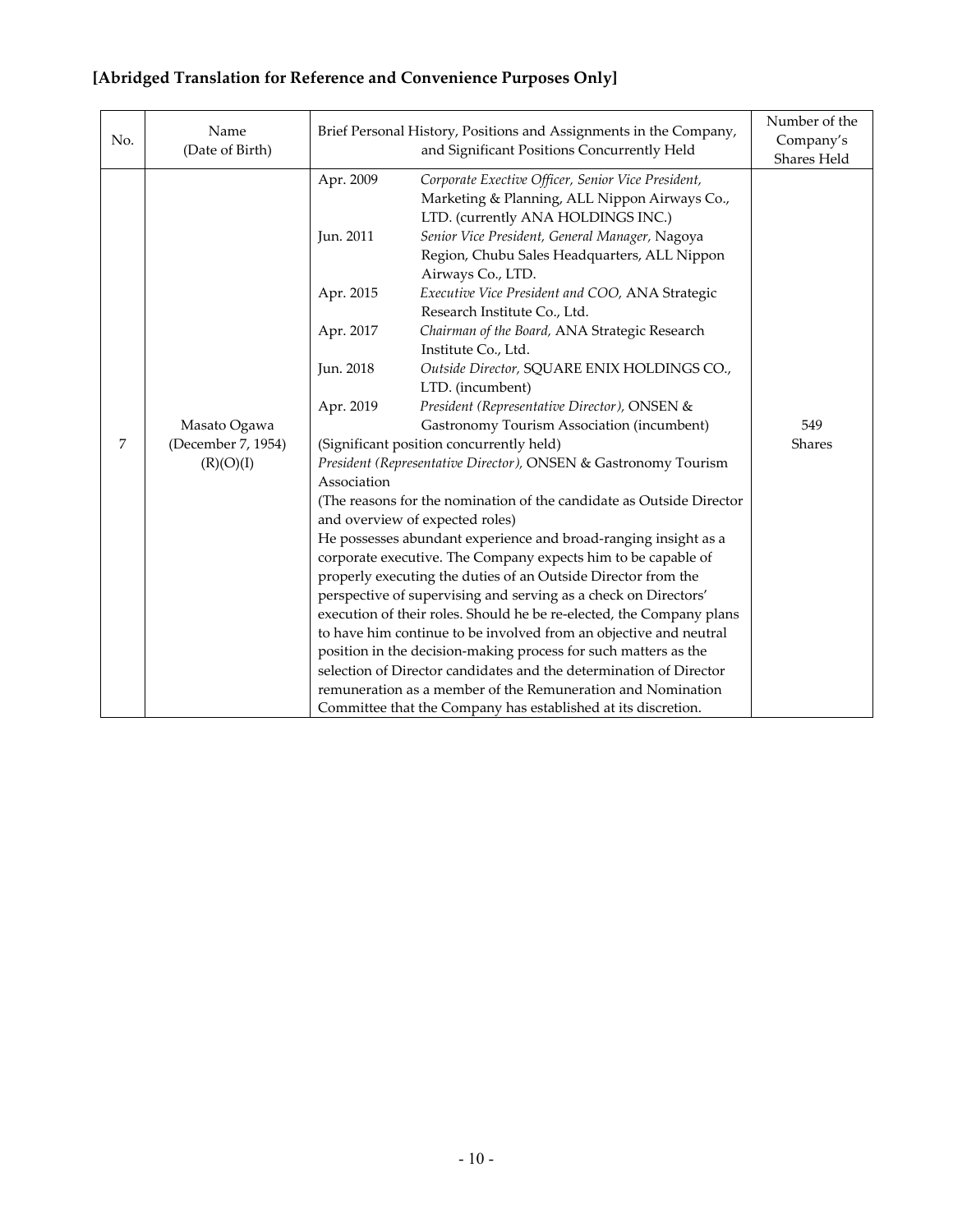| No. | Name<br>(Date of Birth)                          | Brief Personal History, Positions and Assignments in the Company,                                                | Number of the<br>Company's<br>Shares Held                                                                                                                                                                                                                                                                                                                                                                                                                                                                                                                                                                                                                                                                                                                                                                                                                                                                                                                                                                                                                                                                                                                                                                                                                                                                                                                                                                                                                                                                                                                     |                      |
|-----|--------------------------------------------------|------------------------------------------------------------------------------------------------------------------|---------------------------------------------------------------------------------------------------------------------------------------------------------------------------------------------------------------------------------------------------------------------------------------------------------------------------------------------------------------------------------------------------------------------------------------------------------------------------------------------------------------------------------------------------------------------------------------------------------------------------------------------------------------------------------------------------------------------------------------------------------------------------------------------------------------------------------------------------------------------------------------------------------------------------------------------------------------------------------------------------------------------------------------------------------------------------------------------------------------------------------------------------------------------------------------------------------------------------------------------------------------------------------------------------------------------------------------------------------------------------------------------------------------------------------------------------------------------------------------------------------------------------------------------------------------|----------------------|
| 8   | Mitsuko Okamoto<br>(August 5, 1964)<br>(R)(O)(I) | Apr. 1987<br>Apr. 2008<br>Mar. 2010<br>Apr. 2013<br>Oct. 2016<br>Apr. 2017<br>Jun. 2020<br>Apr. 2022<br>''0655'' | Joined NHK (Japan Broadcasting Corporation)<br>Professor, Graduate School of Film and New Media,<br>Tokyo University of the Arts (incumbent)<br>Chief Producer, NHK Educational Television (ETV)<br>"2355" and "0655" (incumbent)<br>Dean, Film and New Media, Tokyo University of<br>the Arts<br>Executive Assistant to the President (Campus<br>Diversity), Tokyo University of the Arts<br>Vice President (International Affairs and Campus<br>Diversity), Director, Global Support Center, Director,<br>Office for Diversity & Inclusion, Tokyo University of<br>the Arts<br>Outside Director, SQUARE ENIX HOLDINGS CO.,<br>LTD. (incumbent)<br>Vice President (Digital Promotion), Tokyo<br>University of the Arts (incumbent)<br>(Significant position concurrently held)<br>Chief Producer, NHK Educational Television (ETV) "2355" and<br>Vice President (Digital Promotion), Tokyo University of the Arts<br>(The reasons for the nomination of the candidate as Outside Director<br>and overview of expected roles)<br>Although she does not possess previous corporate management<br>experience, she has a wealth of experience and a wide range of<br>knowledge and insight in the field of animation and other content.<br>The Company expects her to be capable of properly executing the<br>duties of an Outside Director by providing recommendations<br>regarding its entertainment and content businesses on the whole, as<br>well as from the perspective of supervising and serving as a check<br>on Directors' execution of their roles. | 549<br><b>Shares</b> |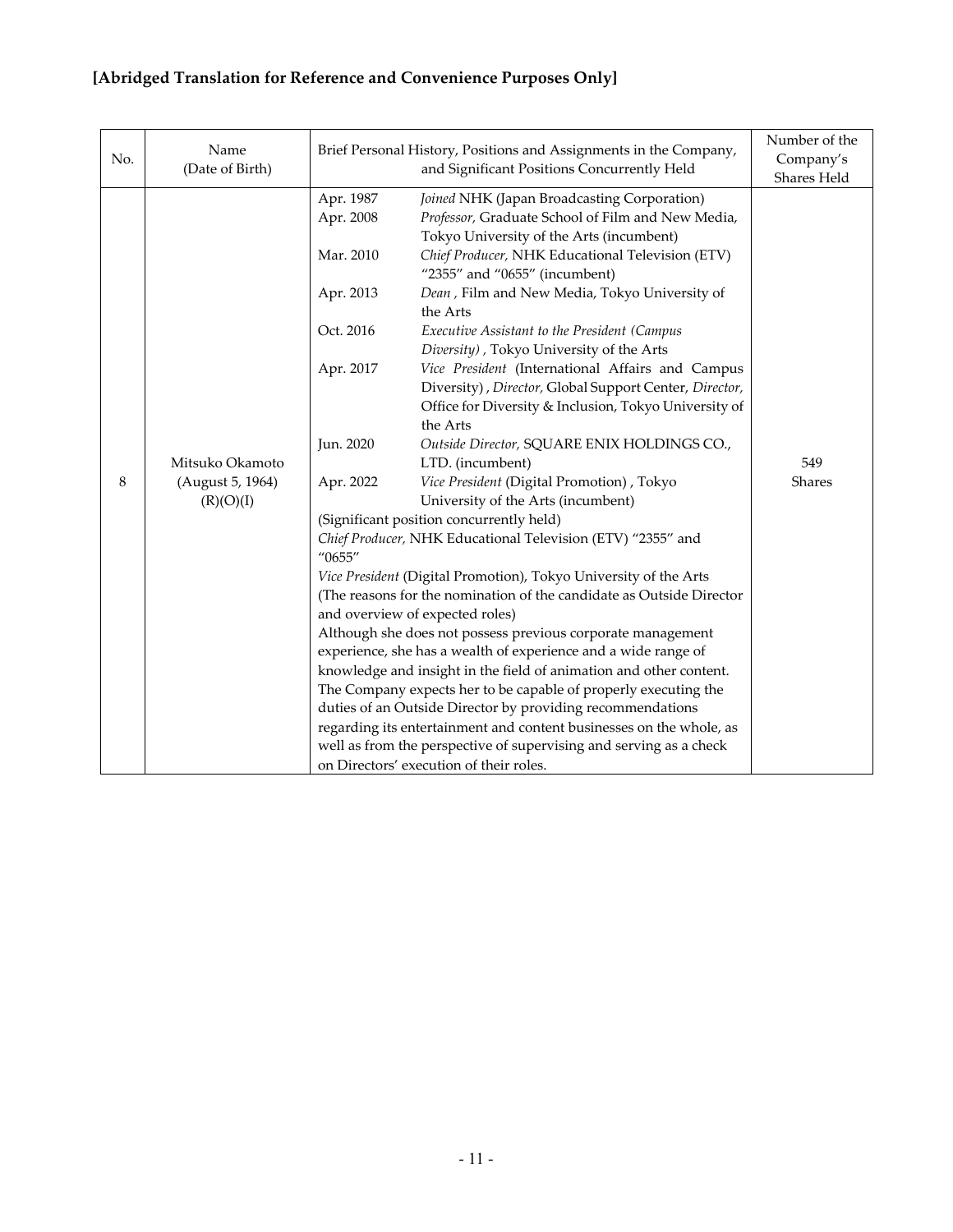#### No. Name (Date of Birth) Brief Personal History, Positions and Assignments in the Company, and Significant Positions Concurrently Held Number of the Company's Shares Held 9 Abdullah Aldawood (December 17, 1981)  $(R)(O)(I)$ Jul. 2007 *Vice President* for Investment Banking Services, Deutsche Bank in the Middle East and North Africa region Nov. 2013 *Founder and Chairman*, Al-Raedah Finance Company (incumbent) Jan. 2015 *CEO and Board of Directors*, Seera Holding Group Dec. 2016 *Board Member*, Rou'a Al Madinah Holding Company Mar. 2018 *Executive Chairman*, Saudi Entertainment Ventures Company (incumbent) Sep. 2018 *Board Member*, Saudi Stock Exchange Company (Tadawul) Dec. 2020 *Board Member*, Hotel Management Company (incumbent) Apr.2021 *Managing Director and Board of Directors*, Seera Holding Group (incumbent) *Managing Director*, Qiddiya Investments (incumbent) Jun. 2021 *Outside Director,* SQUARE ENIX HOLDINGS CO., LTD. (incumbent) (Significant positions concurrently held) *Founder and Chairman*, Al-Raedah Finance Company *Executive Chairman*, Saudi Entertainment Ventures Company *Board Member*, Hotel Management Company *Managing Director and Board of Directors*, Seera Holding Group *Managing Director*, Qiddiya Investments (The reasons for the nomination of the candidate as Outside Director and overview of expected roles) He possesses a track record as a national leader in the development of the field of entertainment in the Kingdom of Saudi Arabia, abundant experience in international financial institutions, and a wealth of experiences and broad-ranging insight in global corporate management. The Company expects him to be capable of properly executing the duties of an Outside Director by providing recommendations regarding its entertainment and content businesses on the whole, as well as from the perspective of supervising and serving as a check on Directors' execution of their roles. None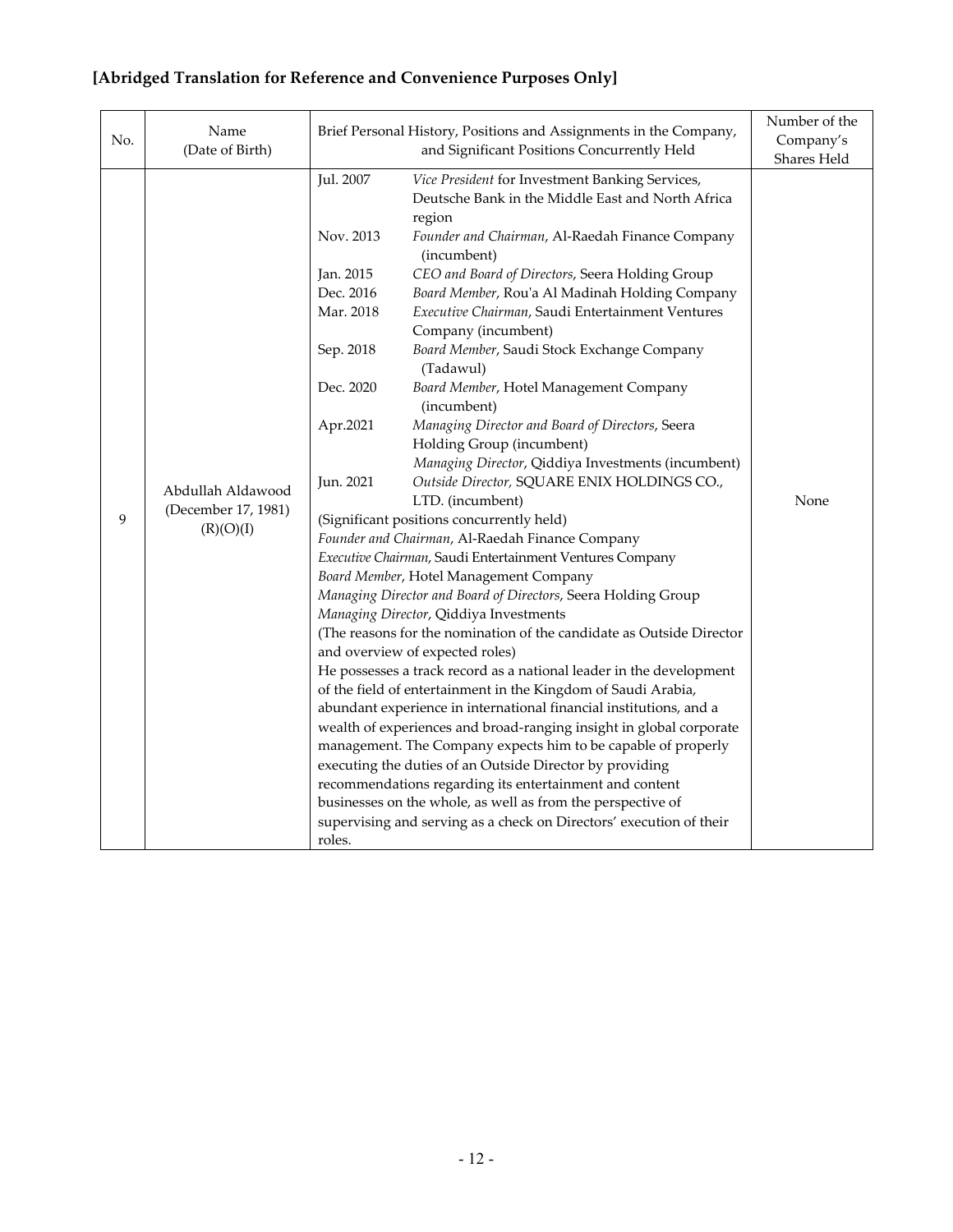| No. | Name<br>(Date of Birth)                      | Brief Personal History, Positions and Assignments in the Company,                                                                 | Number of the<br>Company's<br>Shares Held                                                                                                                                                                                                                                                                                                                                                                                                                                                                                                                                                                                                                                                                                                                                                                                                                                                                                                                                                                                                                                                                                                                                                                                                                                                                     |      |
|-----|----------------------------------------------|-----------------------------------------------------------------------------------------------------------------------------------|---------------------------------------------------------------------------------------------------------------------------------------------------------------------------------------------------------------------------------------------------------------------------------------------------------------------------------------------------------------------------------------------------------------------------------------------------------------------------------------------------------------------------------------------------------------------------------------------------------------------------------------------------------------------------------------------------------------------------------------------------------------------------------------------------------------------------------------------------------------------------------------------------------------------------------------------------------------------------------------------------------------------------------------------------------------------------------------------------------------------------------------------------------------------------------------------------------------------------------------------------------------------------------------------------------------|------|
| 10  | Naoto Takano<br>(July 31, 1951)<br>(N)(O)(I) | Apr. 1998<br>Apr. 2004<br>Apr. 2005<br>Sep. 2005<br>Mar. 2006<br>Jun. 2010<br>Nov. 2014<br>Feb. 2022<br>execution of their roles. | and Significant Positions Concurrently Held<br>International Management Division, Dai-Ichi Kangyo<br>Bank, Ltd. (currently Mizuho Bank, Ltd.)<br>Executive Vice President, CIT, U.S.A.<br>Executive Officer, General Manager, Americas Business<br>Dept. I, Mizuho Corporate Bank, Ltd. (currently<br>Mizuho Bank, Ltd.)<br>Managing Executive Officer, Mizuho Securities Co.,<br>Ltd.<br>Managing Director, Head of International Business<br>Promotion Group, Mizuho Securities Co., Ltd.<br>Senior Managing Director, Mizuho Capital Co., Ltd.<br>Representative Director and Chairman, Fujitsu Leasing<br>Co., Ltd. (currently FLCS Corporation)<br>President and Representative Director, Lakewood<br>Corporation.<br>Director, Nikko Country Club (General<br>Incorporated Association) (incumbent)<br>(Significant positions concurrently held)<br>Director, Nikko Country Club (General Incorporated Association).<br>(The reasons for the nomination of the candidate as Outside Director<br>and overview of expected roles)<br>He possesses abundant experience and broad-ranging insight as a<br>corporate executive. The Company expects him to be capable of<br>properly executing the duties of an Outside Director from the<br>perspective of supervising and serving as a check on Directors' | None |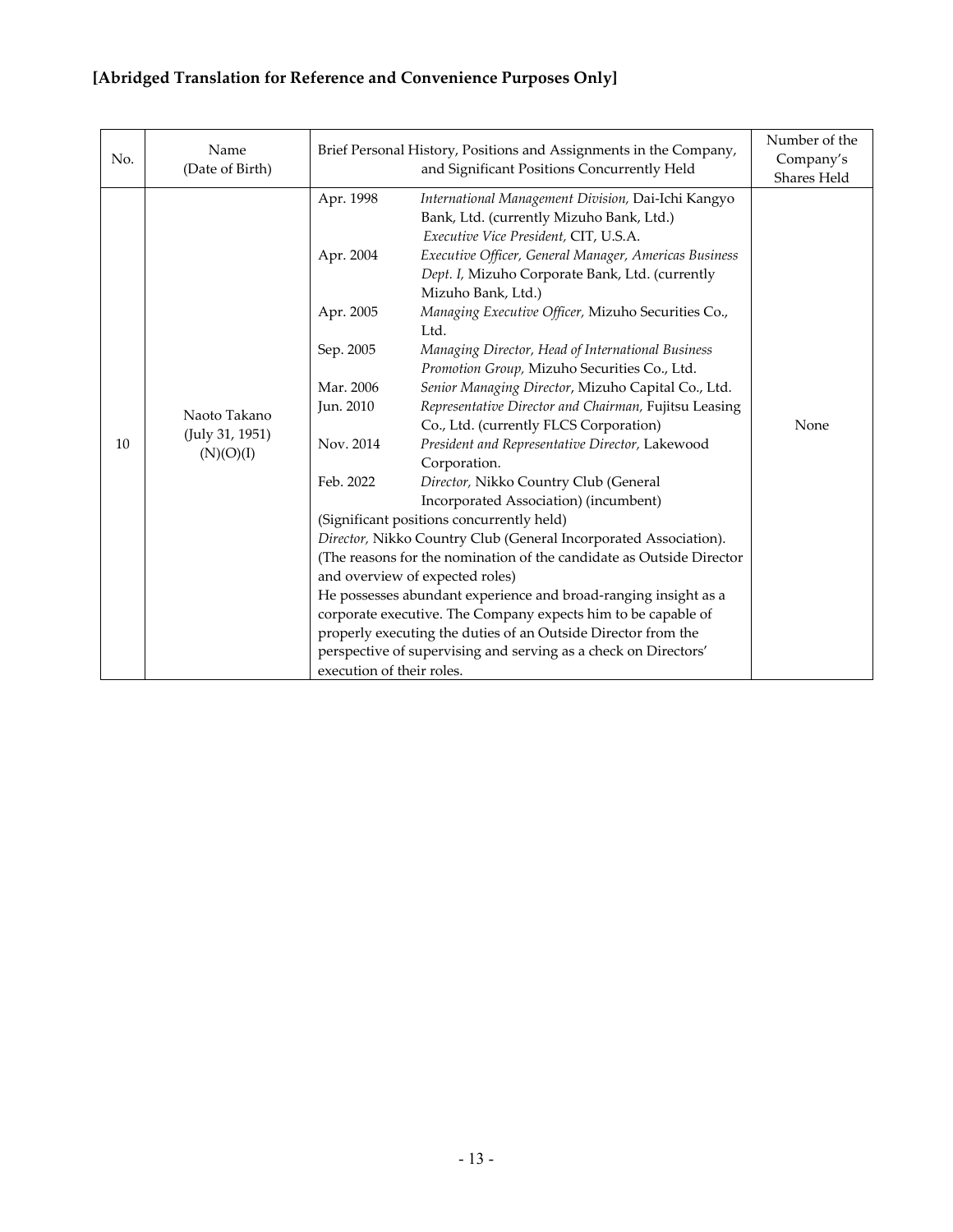Notes: 1. There are no special interests between any candidate and the Company.

- 2. The candidates Yukihiro Yamamura, Yuji Nishiura, Masato Ogawa, Mitsuko Okamoto, Abdullah Aldawood, and Naoto Takano are nominated as Outside Directors.
- 3. The Company has entered into respective liability limitation agreements with Yukihiro Yamamura, Yuji Nishiura, Masato Ogawa, Mitsuko Okamoto, and Abdullah Aldawood that limit their liability to a maximum of ¥10 million or the amount prescribed by law, whichever is greater. If they are re-elected, the Company intends to extend the term of their liability limitation agreements. Furthermore, if Naoto Takano assumes the position of Director, the Company will enter into a liability limitation agreement with him that limits his liability to a maximum of ¥10 million or the amount prescribed by law, whichever is greater.
- 4. The Company has entered into an executive liability insurance policy with an insurer under Article 430 3, Paragraph 1 of the Companies Act. A summary of the terms and conditions of such insurance agreement is set forth on page 28 of the Business Report. Should the Director candidates named herein be approved, they would each be covered under the aforementioned insurance policy. In addition, at the next renewal timing for the aforementioned insurance policy, the Company intends to renew it with the same terms.
- 5. The Company has notified the Tokyo Stock Exchange (TSE) of Yukihiro Yamamura, Yuji Nishiura, Masato Ogawa, Mitsuko Okamoto, and Abullah Aldawood's status as Independent Executives. If they are re-elected, the Company intends to continue to recognize them as Independent Executives. In addition, should Naoto Takano be elected, the Company intends to notify the TSE of his status as an Independent Executive. Yukihiro Yamamura entered into a quasi-mandate agreement with the Company's wholly owned subsidiary Taito Corporation concerning advisory services regarding Taito Corporation's businesses from July 1, 2020 through March 31, 2021. Mr. Yamamura received ¥10 million as remuneration under the agreement, but this

transaction was not one that would impact his independence as an Outside Director even in light of the independence standards of the TSE.

Mitsuko Okamoto is the Vice President of Tokyo University of the Arts, and the Company Group sends employees to the university as instructors as part of a collaborative initiative with the university, but no compensation is involved.

Abudullah Aldawood is the Executive Chairman of Saudi Entertainment Ventures Company, an entity owned by the Public Investment Fund, which is one of the Company's shareholders. According to a report on large shareholdings dated December 28, 2020, the Public Investment Fund and Ayar First Investment Company, which is an entity owned by the Public Investment Fund, hold 11,745,300 shares (a 9.59% stake) in the Company. Naoto Takano was formerly an executive officer of Mizuho Corporate Bank, Ltd. (currently Mizuho Bank, Ltd.), a business partner of the Company, but he retired from the company in March 2005. In addition, the amount of transactions between the said company and the Company in the past three fiscal years accounted for less than 1% of the consolidated net sales (or consolidated ordinary income) of each of the Company and the said company and was insignificant at less than ¥10 million. Therefore, the Company has determined that his independence as an Outside Director is not affected, even in light of the independence standards of the TSE.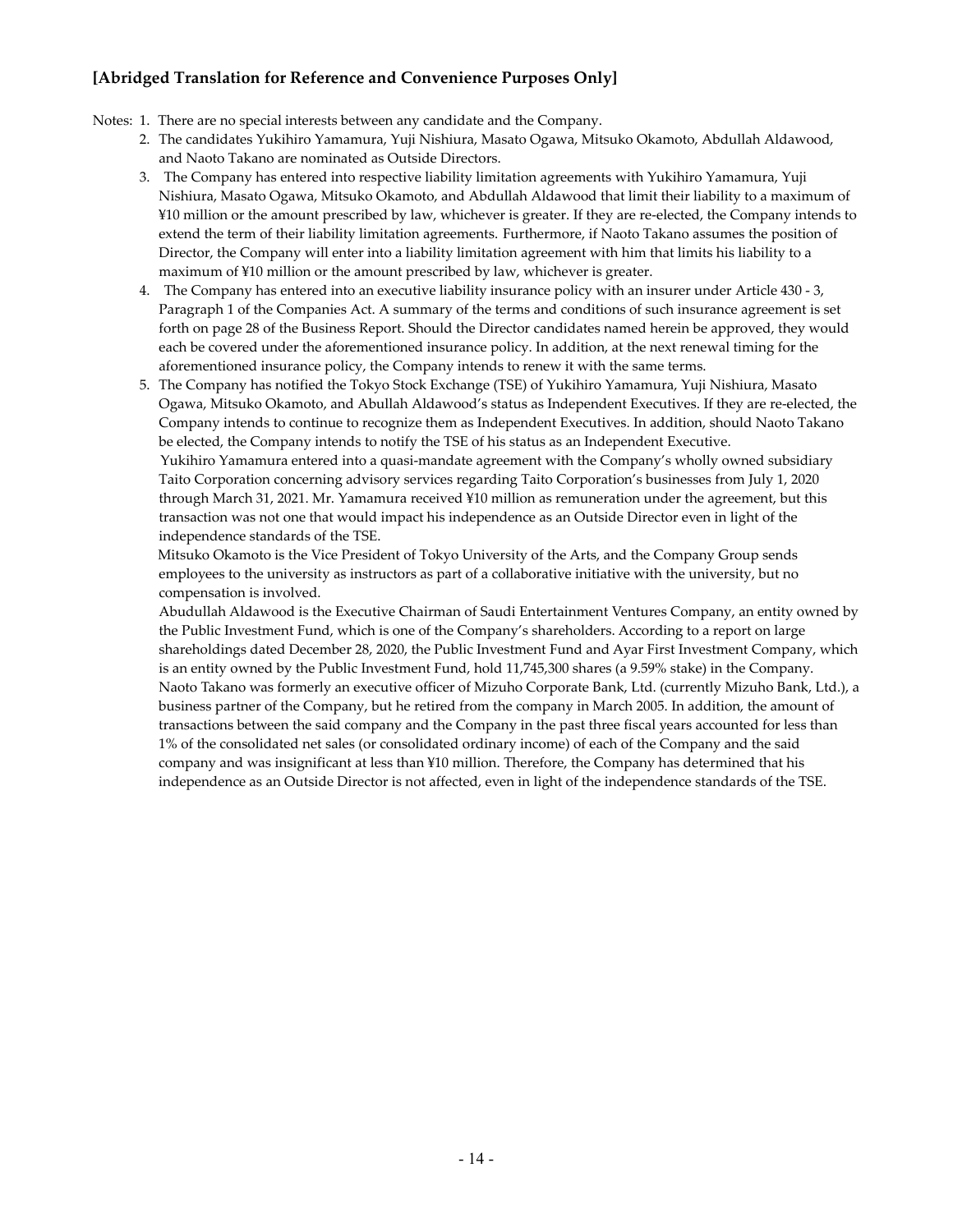#### **Third Item: Election of Three (3) Directors who are Audit & Supervisory Committee Members**

The term of office of all the incumbent Directors who are Audit & Supervisory Committee Member will expire at the close of this Annual Shareholders' Meeting.

Accordingly, the Company proposes to elect three (3) Directors who will be Audit & Supervisory Committee Members.

The Audit & Supervisory Committee has given consent to the proposal of this item.

The proposed candidates for the positions of Directors who will be Audit & Supervisory Committee Members are as follows:

| No           | Name                          | Gender | Tenure (at the     | Current position        | Attendance at          | Attendance at     |
|--------------|-------------------------------|--------|--------------------|-------------------------|------------------------|-------------------|
|              |                               |        | conclusion of this | and responsibilities    | the Board of           | the Audit &       |
|              |                               |        | Annual             | at The Company          | Directors              | Supervisory       |
|              |                               |        | Shareholders'      |                         | meetings               | Commitee          |
|              |                               |        | Meeting)           |                         | during the             | during the        |
|              |                               |        |                    |                         | current fiscal         | current fiscal    |
|              |                               |        |                    |                         | year                   | year              |
| $\mathbf{1}$ | Nobuyuki Iwamoto<br>(N)(O)(I) | M      |                    |                         |                        |                   |
| 2            | Tadao Toyoshima               | M      | 4 years            | Outside Director        | $100.0\frac{6}{16/16}$ | $100.0\% (21/21)$ |
|              | (R)(O)(I)                     |        |                    | (Audit & Supervisory    |                        |                   |
|              |                               |        |                    | Committee Member)       |                        |                   |
| 3            | Hajime Shinji                 | М      | 2 years            | <b>Outside Director</b> | $100.0\frac{6}{16/16}$ | $100.0\% (21/21)$ |
|              | (R)(O)(I)                     |        |                    | (Audit & Supervisory    |                        |                   |
|              |                               |        |                    | Committee Member)       |                        |                   |

(R): Candidate for reappointment as Director (N): New candidate as Director

(O): Candidate for Outside Director ( I ): Candidate for Independent Director

\* Tadao Toyoshima served as Audit & Supervisory Board Member for one year prior to his appointment as Director who is an Audit & Supervisory Committee Member.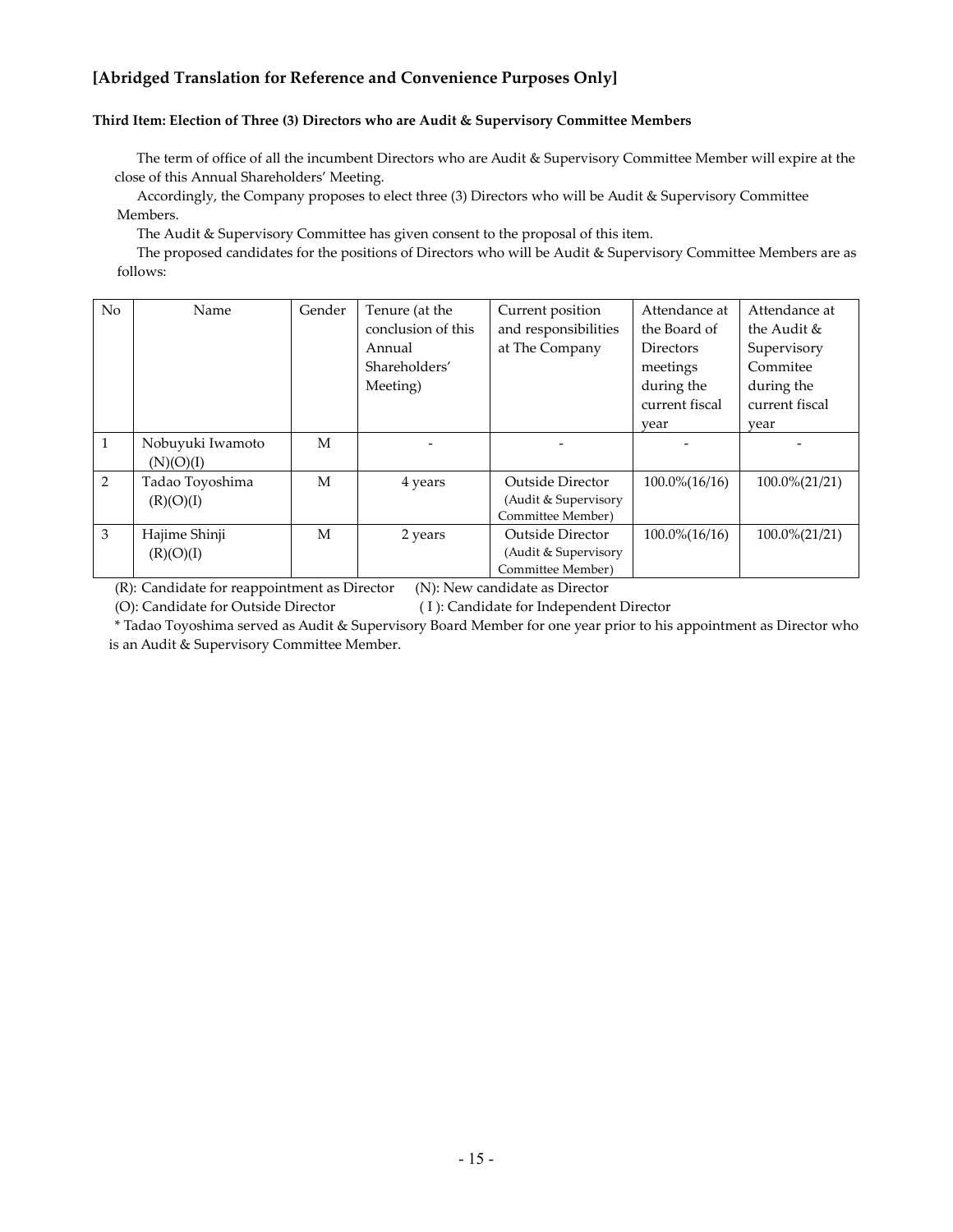| No. | Name<br>(Date of Birth)                               |                                                                                                              | Number of the<br>Company's<br>Shares Held                                                                                                                                                                                                                                                                                                                                                                                                                                                                                                                                                                                                                                                                                                                                                                                                                                                                                                                                                                                                                                                                                                                                                                                                                                                                                                                                                                                                                                                                                                                                                                                                                                                                             |      |
|-----|-------------------------------------------------------|--------------------------------------------------------------------------------------------------------------|-----------------------------------------------------------------------------------------------------------------------------------------------------------------------------------------------------------------------------------------------------------------------------------------------------------------------------------------------------------------------------------------------------------------------------------------------------------------------------------------------------------------------------------------------------------------------------------------------------------------------------------------------------------------------------------------------------------------------------------------------------------------------------------------------------------------------------------------------------------------------------------------------------------------------------------------------------------------------------------------------------------------------------------------------------------------------------------------------------------------------------------------------------------------------------------------------------------------------------------------------------------------------------------------------------------------------------------------------------------------------------------------------------------------------------------------------------------------------------------------------------------------------------------------------------------------------------------------------------------------------------------------------------------------------------------------------------------------------|------|
| 1   | Nobuyuki Iwamoto<br>(June 14, 1956)<br>$(N)$ $(O)(I)$ | Apr. 2005<br>Jun. 2006<br>Apr. 2008<br>Apr. 2009<br>Apr. 2011<br>Apr. 2012<br>Apr. 2016<br>Jun. 2016<br>None | Brief Personal History, Positions, and Assignments in the Company<br>and Significant Positions Concurrently Held<br>CFO and Deputy Head of Planning, Daiwa Securities<br>Group Inc.<br>Director and Corporate Executive Office, Daiwa<br>Securities Group Inc.<br>Director and Executive Managing Director, Daiwa<br>Securities Group Inc.<br>Director, Senior Executive Managing Director, CFO,<br>and Head of Planning and Personnel, Daiwa Securities<br>Group Inc.<br>Director, Representative Corporate Executive Officer,<br>Deputy President, COO, CFO, and Head of Planning<br>and Personnel, Daiwa Securities Group Inc.<br>Deputy President and Member of the Board, Daiwa<br>Securities Capital Markets Co. Ltd. (now Daiwa<br>Securities Co., Ltd.)<br>COO, CFO, and Head of Personnel and Overseas,<br>Daiwa Securities Group Inc.<br>Deputy President and Member of the Board, Daiwa<br>Securities Co., Ltd.<br>Director, Deputy President, and Head of Asset<br>Management, Daiwa Securities Group Inc.<br>President & Representative Director, Daiwa Asset<br>Management Co., Ltd.<br>Deputy President, Daiwa Securities Group Inc.<br>(Significant positions concurrently held)<br>(The reasons for the nomination of the candidate as Outside Director<br>and overview of expected roles)<br>He possesses abundant experience and broad-ranging insight in<br>finance and accounting as a corporate executive. The Company<br>judges that he is capable of properly executing duties as an Outside<br>Director of Company who will be an Audit & Supervisory<br>Committee Member by taking on the functions of monitoring and<br>inspecting executive Directors' execution of operations. Should he | None |
|     |                                                       |                                                                                                              | be elected, the Company plans to have him be involved from an<br>objective and neutral position in the decision-making process for<br>such matters as the selection of Director candidates and the<br>determination of Director remuneration as a member of the<br>Remuneration and Nomination Committee that the Company has<br>established at its discretion.                                                                                                                                                                                                                                                                                                                                                                                                                                                                                                                                                                                                                                                                                                                                                                                                                                                                                                                                                                                                                                                                                                                                                                                                                                                                                                                                                       |      |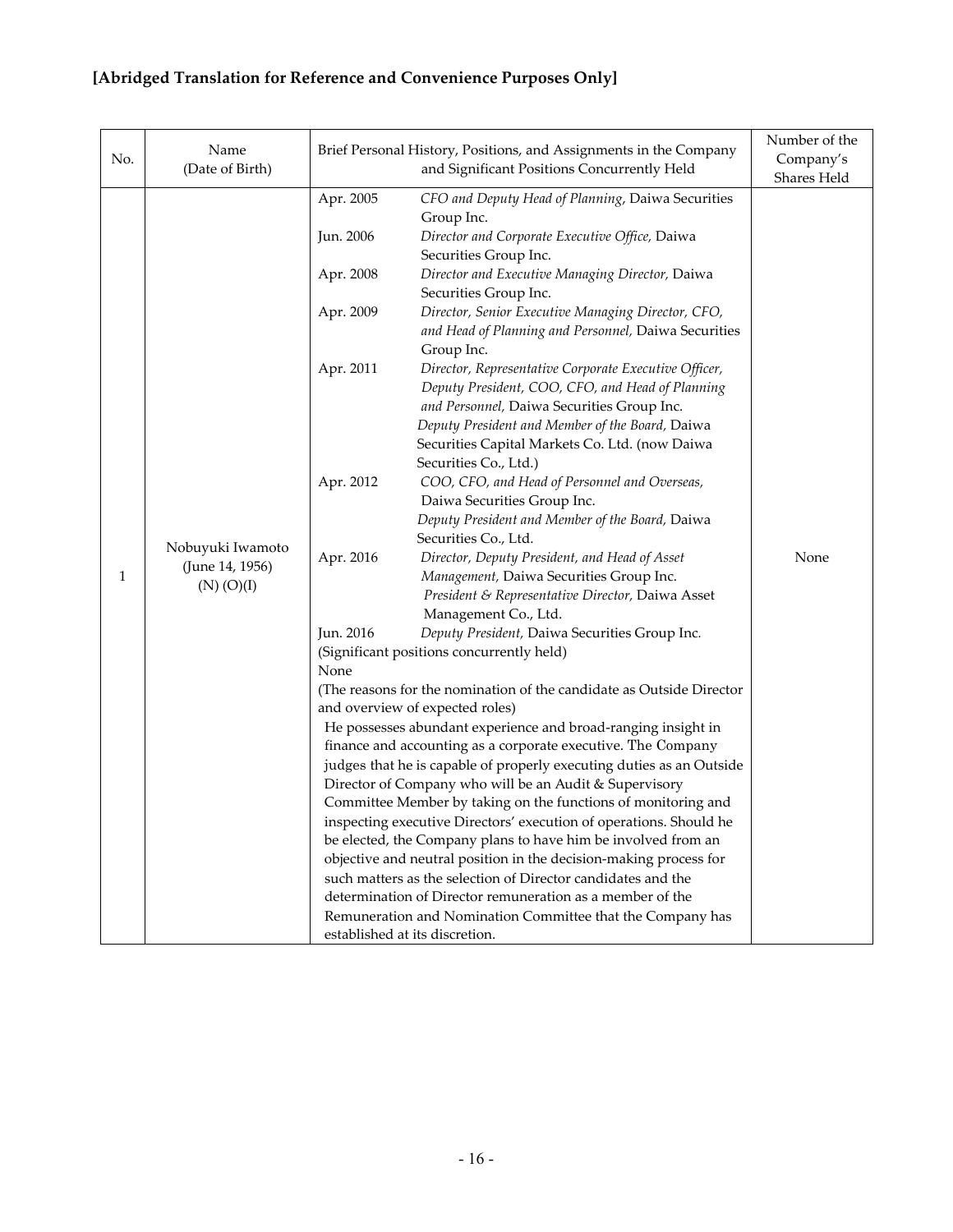|          | Name                                                                | Brief Personal History, Positions, and Assignments in the Company                                                                                                                                  |                                                                                                                                                                                                                                                                                                                                                                                                                                                                                                                                                                                                                                                                                                                                                                                                                                                                                                                                                                                                                                                                                                                                                                                                                                                                                                                                                                        | Number of the     |
|----------|---------------------------------------------------------------------|----------------------------------------------------------------------------------------------------------------------------------------------------------------------------------------------------|------------------------------------------------------------------------------------------------------------------------------------------------------------------------------------------------------------------------------------------------------------------------------------------------------------------------------------------------------------------------------------------------------------------------------------------------------------------------------------------------------------------------------------------------------------------------------------------------------------------------------------------------------------------------------------------------------------------------------------------------------------------------------------------------------------------------------------------------------------------------------------------------------------------------------------------------------------------------------------------------------------------------------------------------------------------------------------------------------------------------------------------------------------------------------------------------------------------------------------------------------------------------------------------------------------------------------------------------------------------------|-------------------|
|          |                                                                     |                                                                                                                                                                                                    | Shares Held                                                                                                                                                                                                                                                                                                                                                                                                                                                                                                                                                                                                                                                                                                                                                                                                                                                                                                                                                                                                                                                                                                                                                                                                                                                                                                                                                            |                   |
| No.<br>2 | (Date of Birth)<br>Tadao Toyoshima<br>(April 23, 1955)<br>(R)(O)(I) | Mar. 1979<br>Sep. 1987<br>Oct. 1987<br>Jun. 2004<br>Jul. 2010<br>May. 2014<br>May. 2015<br>Mar. 2016<br>Jun. 2017<br>Jun. 2018<br>None                                                             | and Significant Positions Concurrently Held<br>Joined Pricewaterhouse<br>Joined Asahi Shinwa & Co. (currently, KPMG AZSA<br>LLC.<br>Registration of Certified Public Accountant<br>Representative Partner, AZSA & Co. (currently,<br>KPMG AZSA LLC.)<br>Partner, KPMG AZSA LLC.<br>Outside Corporate Auditor, CAREERLINK CO., LTD.<br>Full-Time Outside Corporate Auditor, CAREERLINK<br>CO., LTD.<br>Supervisory Director, Mitsui Fudosan Logistics Park<br>Inc.<br>Outside Corporate Auditor, SQUARE ENIX<br>HOLDINGS CO., LTD.<br>Outside Director (Audit & Supervisory Committee<br>Member), SQUARE ENIX HOLDINGS CO., LTD.<br>(incumbent)<br>(Significant positions concurrently held)<br>(The reasons for the nomination of the candidate as Outside Director<br>and overview of expected roles)<br>Although he does not have experience in corporate management<br>other than in Outside Officer roles at several companies, he was<br>nominated as an Outside Director of Company who is an Audit &<br>Supervisory Committee Member based on his qualifications as a<br>Certified Public Accountant (CPA) as well as his extensive expertise<br>in finance and accounting-related matters, and he has a track record<br>of performing monitoring and auditing functions with respect to the<br>execution of duties by Directors. The Company judges that he is | Company's<br>None |
|          |                                                                     | capable of properly executing duties as an Outside Director of<br>Company who will be an Audit & Supervisory Committee Member<br>by taking on the functions of monitoring and inspecting executive |                                                                                                                                                                                                                                                                                                                                                                                                                                                                                                                                                                                                                                                                                                                                                                                                                                                                                                                                                                                                                                                                                                                                                                                                                                                                                                                                                                        |                   |
|          |                                                                     |                                                                                                                                                                                                    | Directors' execution of operations.                                                                                                                                                                                                                                                                                                                                                                                                                                                                                                                                                                                                                                                                                                                                                                                                                                                                                                                                                                                                                                                                                                                                                                                                                                                                                                                                    |                   |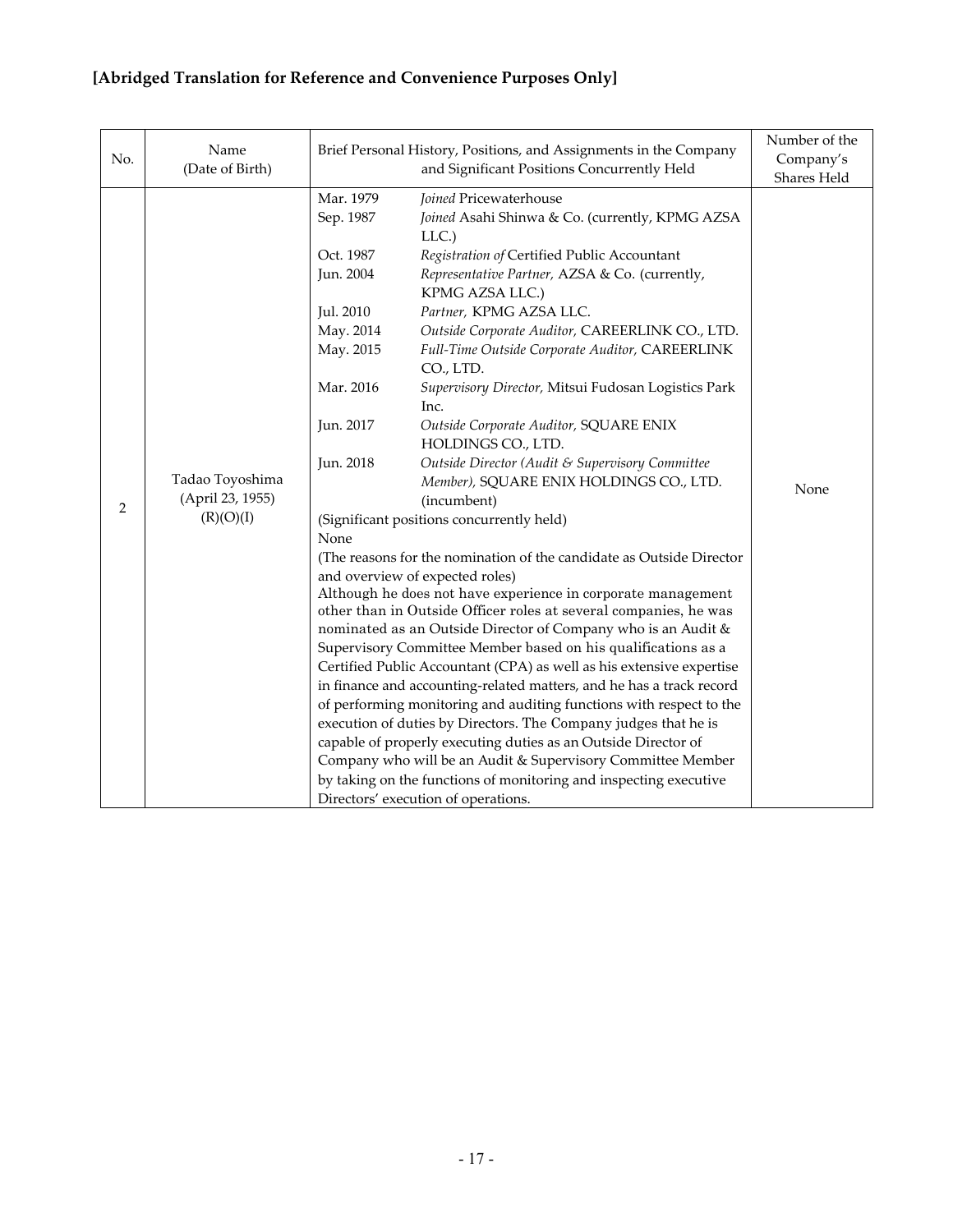| No. | Name<br>(Date of Birth)                           |                                                                                                                                                                                                                                     | Number of the<br>Company's<br>Shares Held                                                                                                                                                                                                                                                                                                                                                                                                                                                                                                                                                                                                                                                                                                                                                                                                                                                                                                                                                                                                                                                                                                                                                                                                                                                                                                                                                                                                                                                                                                                                                                                                                               |      |
|-----|---------------------------------------------------|-------------------------------------------------------------------------------------------------------------------------------------------------------------------------------------------------------------------------------------|-------------------------------------------------------------------------------------------------------------------------------------------------------------------------------------------------------------------------------------------------------------------------------------------------------------------------------------------------------------------------------------------------------------------------------------------------------------------------------------------------------------------------------------------------------------------------------------------------------------------------------------------------------------------------------------------------------------------------------------------------------------------------------------------------------------------------------------------------------------------------------------------------------------------------------------------------------------------------------------------------------------------------------------------------------------------------------------------------------------------------------------------------------------------------------------------------------------------------------------------------------------------------------------------------------------------------------------------------------------------------------------------------------------------------------------------------------------------------------------------------------------------------------------------------------------------------------------------------------------------------------------------------------------------------|------|
| 3   | Hajime Shinji<br>(February 16, 1964)<br>(R)(O)(I) | Apr. 1993<br>Apr. 1996<br>Jan. 2001<br>Jan. 2004<br>Nov. 2007<br>Jan. 2008<br>May. 2010<br>Jun. 2012<br>Apr. 2013<br>Jul. 2019<br>Jun. 2020<br>Jun. 2020                                                                            | Brief Personal History, Positions, and Assignments in the Company<br>and Significant Positions Concurrently Held<br>Certified as Attorney<br>Joined Itoh & Matsuda Law Office. (currently, City-<br>Yuwa Partners)<br>Lecturer, Tokai University<br>Partner, Itoh & Matsuda Law Office. (currently,<br>City-Yuwa Partners)<br>Joined Shinozaki & Shinji Law Firm<br>Examiner for New Bar Examination<br>Partner, Shinozaki & Shinji Law Firm (incumbent)<br>Outside Director, KANAE CAPITAL Inc.<br>Outside Director, FX PRIME Corporation<br>(currently, FX PRIME by GMO Corporation)<br>Instructor, Legal Training and Research Institute of<br>Japan, Supreme Court of Japan<br>Outside Corporate Auditor, VISCAS Co., Ltd.<br>(incumbent)<br>Outside Director (Audit & Supervisory Committee<br>Member), SQUARE ENIX HOLDINGS CO., LTD.<br>(incumbent)<br>Tokyo Musashi Agricultural Cooperative<br>Association (JA Tokyo Musashi) non-member<br>auditor (incumbent)<br>(Significant positions concurrently held)<br>Partner, Shinozaki & Shinji Law Firm<br>Outside Corporate Auditor, VISCAS Co., Ltd.<br>Tokyo Musashi Agricultural Cooperative Association (JA Tokyo<br>Musashi) non-member auditor<br>(The reasons for the nomination of the candidate as Outside Director<br>and overview of expected roles)<br>Although he does not possess previous corporate management<br>experience other than in Outside Officer roles at multiple<br>companies, he possesses a wealth of experience and broad insight as<br>exemplified by his status as a qualified attorney and the government<br>positions he has held in the field of law. The Company judges that | None |
|     |                                                   | he is capable of properly executing the duties of an Outside Director<br>who is an Audit & Supervisory Committee Member by taking on the<br>functions of monitoring and inspecting executive Directors'<br>execution of operations. |                                                                                                                                                                                                                                                                                                                                                                                                                                                                                                                                                                                                                                                                                                                                                                                                                                                                                                                                                                                                                                                                                                                                                                                                                                                                                                                                                                                                                                                                                                                                                                                                                                                                         |      |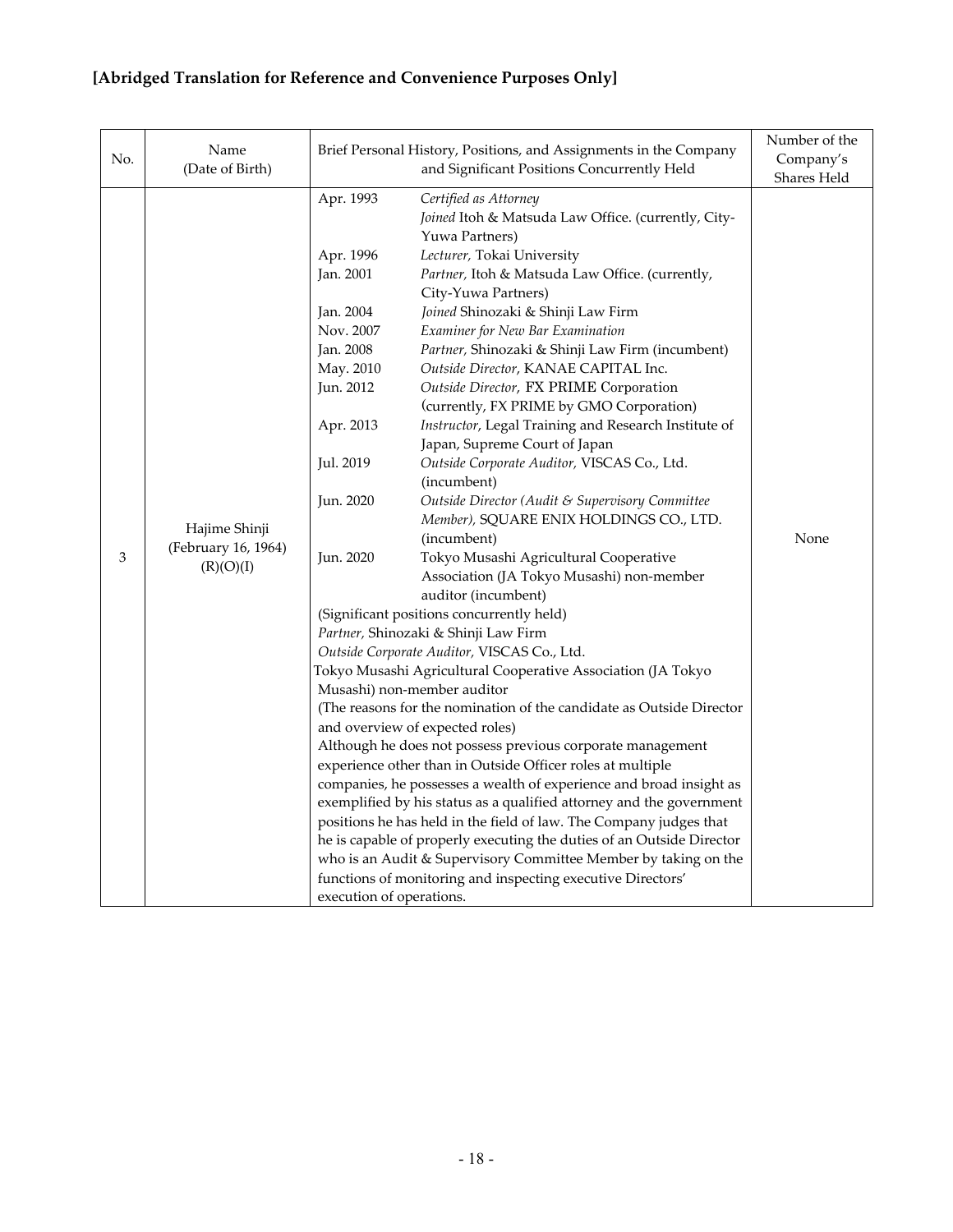#### Notes: 1. There is no special interest between any candidate and the Company.

- 2. Nobuyuki Iwamoto, Tadao Toyoshima and Hajime Shinji are nominated as Outside Directors.
- 3. The Company has entered into respective liability limitation agreements with Tadao Toyoshima and Hajime Shinj that limit their liability to a maximum of ¥10 million or the amount prescribed by law, whichever is greater. If they are re-elected, the Company intends to extend the term of their liability limitation agreements. Furthermore, if Nobuyuki Iwamoto assumes the position of Director of the Company who will be an Audit & Supervisory Committee Member, the Company will enter into a liability limitation agreement with him that limits his liability to a maximum of ¥10 million or the amount prescribed by law, whichever is greater.
- 4. The Company has entered into an executive liability insurance policy with an insurer under Article 430 3, Paragraph 1 of the Companies Act. A summary of the terms and conditions of such insurance agreement is set forth on page 28 of the Business Report. Should the Director candidates named herein be approved, they would each be covered under the aforementioned insurance policy. In addition, at the next renewal timing for the aforementioned insurance policy, the Company intends to renew it with the same terms.
- 5. The Company has notified the Tokyo Stock Exchange (TSE) of Tadao Toyoshima and Hajime Shinji's status as Independent Executives. If each of them assumes the position of Director of the Company who will be an Audit & Supervisory Committee Member, the Company plans to notify the TSE of their status an Independent Executives. In addition, should Nobuyuki Iwamoto be elected, the Company intends to notify the TSE of his status as an Independent Executive.

Nobuyuki Iwamoto previously served as Representative Director and Vice President of Daiwa Securities Co., Ltd., a business partner of The Company, but retired from the company in March 2016. In addition, the amount of transactions between the said company and the Company in the past three fiscal years accounted for less than 1% of the consolidated net sales (or consolidated operating revenues) of the Company and the said company, respectively, and was insignificant at less than ¥10 million. Therefore, the Company has determined that his independence as Outside Directors is not affected, even in light of the independence standards of the TSE.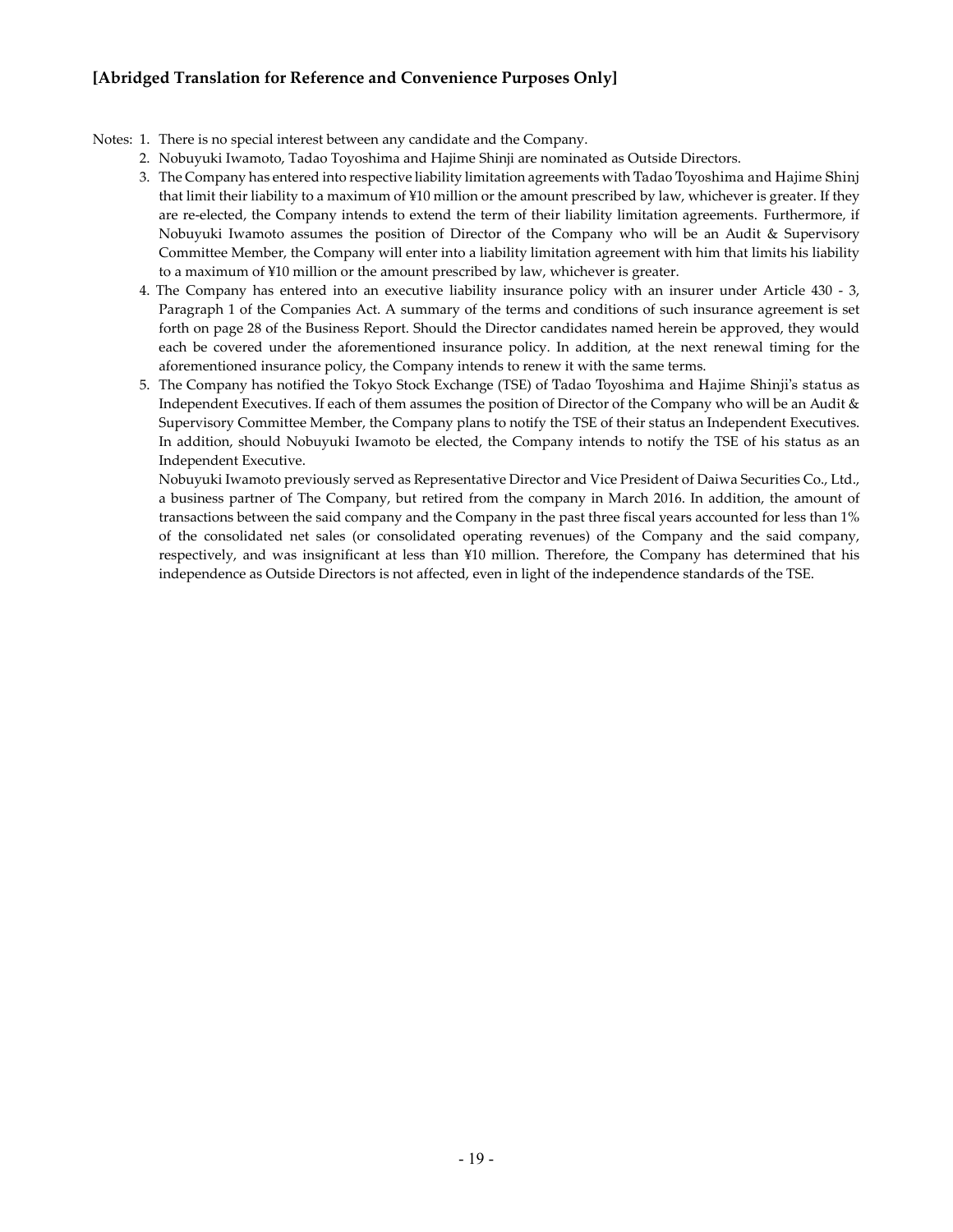# **[Skills Matrix for Directors after the Annual Shareholder's Meeting]**

| Name                 | Role                                                                      | Corporate mgt/<br>global mgt | Media<br>entertainment | IT/<br>technology | Legal/risk<br>management | Finance/<br>accounting | Organizational/<br>talent development |
|----------------------|---------------------------------------------------------------------------|------------------------------|------------------------|-------------------|--------------------------|------------------------|---------------------------------------|
| Yosuke<br>Matsuda    | President &<br>Representative Director                                    | $\bigcirc$                   | $\bigcirc$             |                   |                          | $\circ$                | $\bigcirc$                            |
| Takashi<br>Kiryu     | Director<br>Chief Strategy Officer<br>Executive Officer                   | $\circ$                      | $\circ$                |                   |                          | $\circ$                | $\circ$                               |
| Yoshinori<br>Kitase  | Director                                                                  | $\circ$                      | $\bigcirc$             |                   |                          |                        | $\bigcirc$                            |
| Yu<br>Miyake         | Director                                                                  | $\circ$                      | $\circ$                |                   |                          |                        | $\circ$                               |
| Yukihiro<br>Yamamura | Outside Director                                                          | $\circ$                      | $\bigcirc$             | $\circ$           |                          |                        | $\bigcirc$                            |
| Yuji<br>Nishiura     | Outside Director                                                          | $\circ$                      |                        |                   | O                        | O                      | O                                     |
| Masato<br>Ogawa      | <b>Outside Director</b>                                                   | $\bigcirc$                   |                        |                   | $\circ$                  |                        | $\circ$                               |
| Mitsuko<br>Okamoto   | Outside Director                                                          |                              | $\circ$                |                   |                          |                        | $\circ$                               |
| Abdullah<br>Aldawood | Outside Director                                                          | $\circ$                      | $\circ$                | $\circ$           |                          | $\circ$                |                                       |
| Naoto<br>Takano      | Outside Director                                                          | $\circ$                      |                        |                   |                          | $\circ$                | $\bigcirc$                            |
| Nobuyki<br>Iwamoto   | Outside Director<br>(Standing Audit &<br>Supervisory<br>Committee Member) | $\circ$                      |                        |                   |                          | $\circ$                | $\circ$                               |
| Tadao<br>Toyoshima   | Outside Director<br>(Audit & Supervisory<br>Committee Member)             |                              |                        |                   | O                        | $\circ$                |                                       |
| Hajime<br>Shinji     | Outside Director<br>(Audit & Supervisory<br>Committee Member)             |                              |                        |                   | $\circ$                  | $\circ$                |                                       |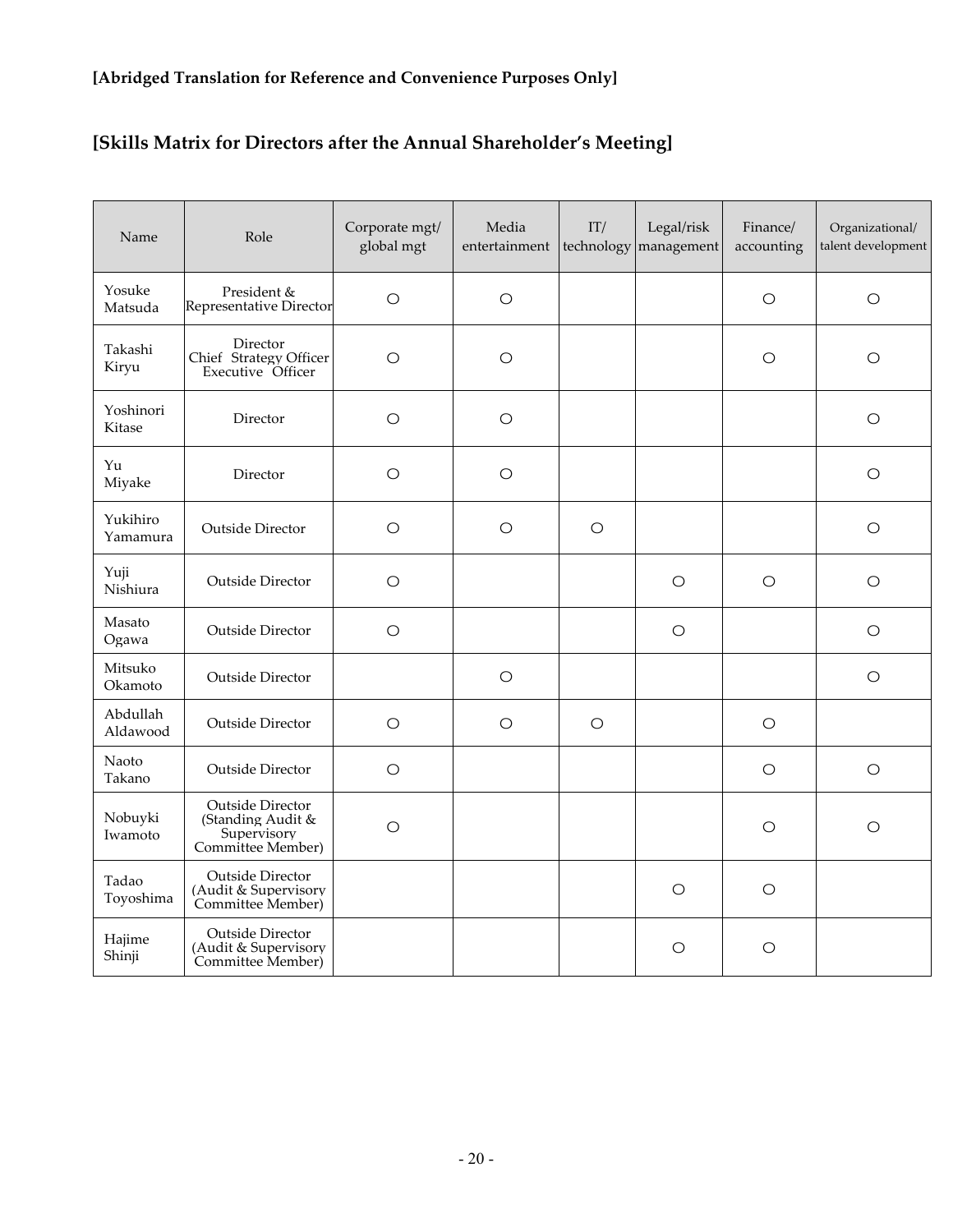#### **Fourth Item: Election of One (1) Substitute Director who is an Audit & Supervisory Committee Member**

In preparation for such a situation whereby the Company fails to meet the minimum number of Directors of the Company who will be Audit & Supervisory Committee Members under the relevant laws and regulations, the Company proposes to elect one (1) Substitute Director of the Company who will be an Audit & Supervisory Committee Member.

The election of the Substitute Audit & Supervisory Committee Member may be cancelled by resolution of the Board of Directors' Meeting with the consent of the Audit & Supervisory Committee, provided that the party elected to assume the office has yet to do so.

The Audit & Supervisory Committee has given consent to the proposal of this item.

The proposed candidate for Substitute Director who is an Audit & Supervisory Committee Member is as follows:

| Name<br>(Date of Birth)                     | Brief Personal History, Positions, and Assignments in the Company<br>and Significant Positions Concurrently Held |                                                                                                                                                                                                                                                                                                                                                                                                                                                                                                                                                                                                                                                                                                                                                                                                                                                                                                                                                                                                                                                   | Number of the<br>Company's<br>Shares Held |
|---------------------------------------------|------------------------------------------------------------------------------------------------------------------|---------------------------------------------------------------------------------------------------------------------------------------------------------------------------------------------------------------------------------------------------------------------------------------------------------------------------------------------------------------------------------------------------------------------------------------------------------------------------------------------------------------------------------------------------------------------------------------------------------------------------------------------------------------------------------------------------------------------------------------------------------------------------------------------------------------------------------------------------------------------------------------------------------------------------------------------------------------------------------------------------------------------------------------------------|-------------------------------------------|
| Satoshi Shinohara<br>(July 13, 1967)<br>(N) | Mar. 2016<br>Apr. 2020<br>None<br>vacancy.                                                                       | General Manager Legal and Intelletual Property<br>Division, SQUARE ENIX CO., LTD.<br>General Manager Legal and Intelletual Property<br>Division, SQUARE ENIX HOLDINGS CO., LTD.<br>(incumbent)<br>Executive Officer, SQUARE ENIX CO., LTD.<br>(Significant positions concurrently held)<br>(The reasons for the nomination of the candidate as Director)<br>The Company proposes to elect the candidate as Substitute Director<br>of the Company who will be an Audit & Supervisory Committee<br>Member since he has abundant expertise and experience in the area<br>of corporate legal affairs. The Company judges that he is capable of<br>properly executing duties as an Outside Director of the Company<br>who will be an Audit & Supervisory Committee Member by taking<br>on the functions of monitoring and inspecting executive Directors'<br>execution of operations if he assumes the position as the result of a<br>*The number of the Company's shares includes his shares with the<br>Company's employee shareholding association. | 495<br>Shares*                            |

Note: 1.There is no special interest between the candidate and the Company.

2. The Company has entered into an executive liability insurance policy with an insurer under Article 430 - 3, Paragraph 1 of the Companies Act. A summary of the terms and conditions of such insurance agreement is set forth on page 28 of the Business Report. Should the candidate be approved and assume the office of Director who is an Audit and Supervisory Committee Member, he would be covered under the aforementioned insurance policy. In addition, at the next renewal timing for the aforementioned insurance policy, the Company intends to renew it with the same terms.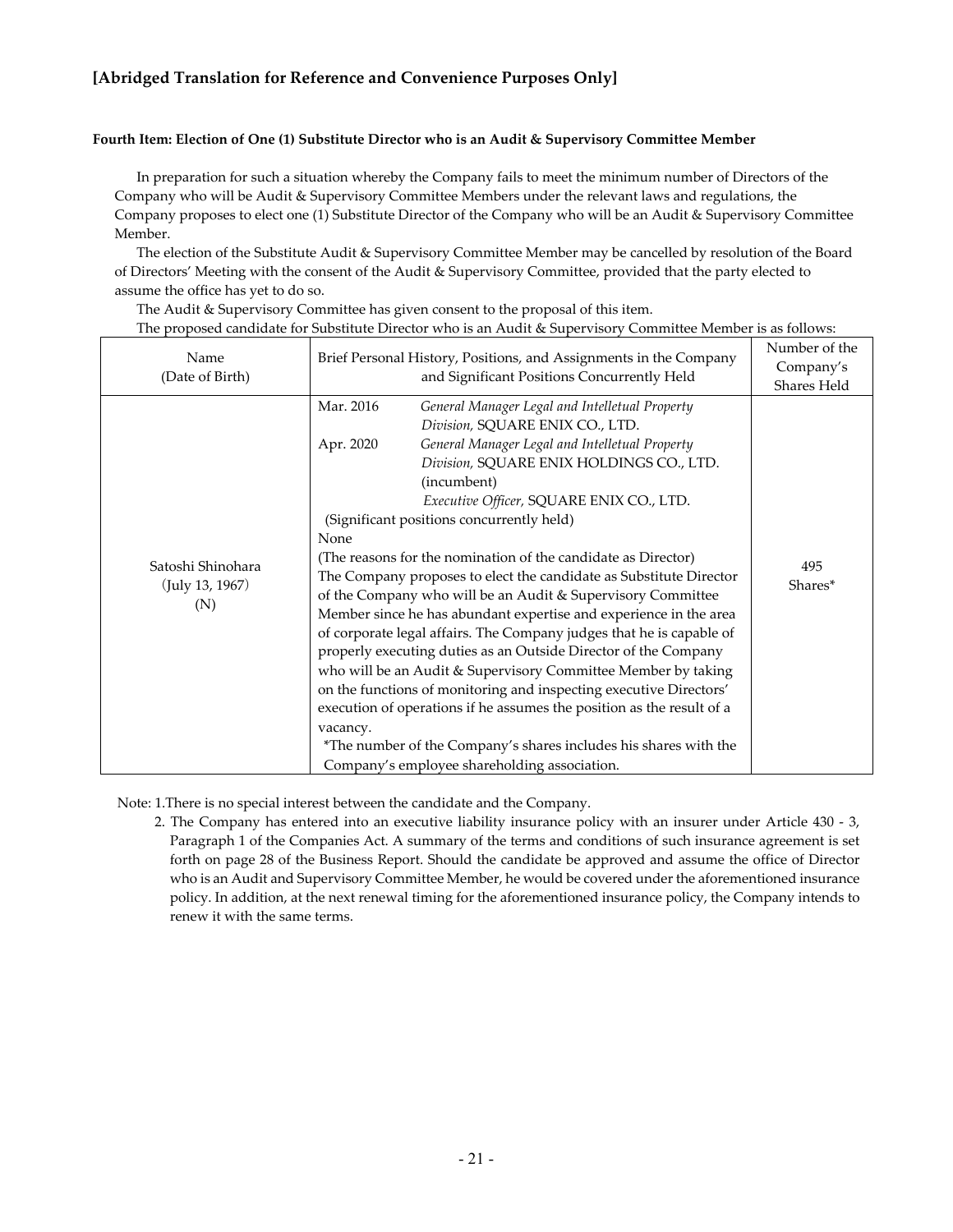#### **Fifth Item: Revision of Remuneration for Directors (Excluding Directors who are Audit and Supervisory Committee Members.)**

The amount of monetary compensation out of the amount of compensation for Directors of the Company (Excluding Directors who are Audit and Supervisory Committee Members.) was approved at the 26th Annual Shareholders' Meeting held on June 24, 2006 at the time of the Company with Board of Corporate Auditors to be within 600 million yen per year, and at the 38th Annual Shareholders' Meeting held on June 22, 2018 following the approval of the partial amendment to the Articles of Incorporation in conjunction with the transition to a company with Audit and Supervisory Committee, to be within 600 million yen per year (The amount for outside directors is up to 48 million yen per year. However, this does not include employee salaries for directors who concurrently serve as employees).

In consideration of various factors such as the recent changes in the economic situation, and in order to increase the number of Directors subject to the approval and adoption of Proposal No. 2 and to prepare for further increases in the future, the Company proposes to revise the amount of monetary compensation for Directors (Excluding Directors who are Audit and Supervisory Committee Members.) to within 1.2 billion yen per year (including within 96 million yen per year for Outside Directors). In addition, the Company proposes that the amount of remuneration for Directors shall not include employee salaries of Directors who concurrently serve as employees as in the past.

The policies for determining the content of individual Director compensation are stated on page 26 to 27 of the Business Report (However, if Proposal No. 2 is approved and adopted, the Company plans to add a decision policy concerning the details of remuneration, etc. for newly appointed Directors).

This proposal has been determined by the Board of Directors after deliberation by the Compensation and Nomination Committee, taking into comprehensive consideration the Company's business scale, officer compensation system and payment standards, number of officers, future trends and other factors, and the Company has determined that it is appropriate.

The current number of Directors (Excluding Directors who are Audit and Supervisory Committee Members.) is 6, including 5 Outside Directors. If Proposal 2 is approved as proposed, the number of Directors (Excluding Directors who are Audit and Supervisory Committee Members.) will be 10, including 6 Outside Directors.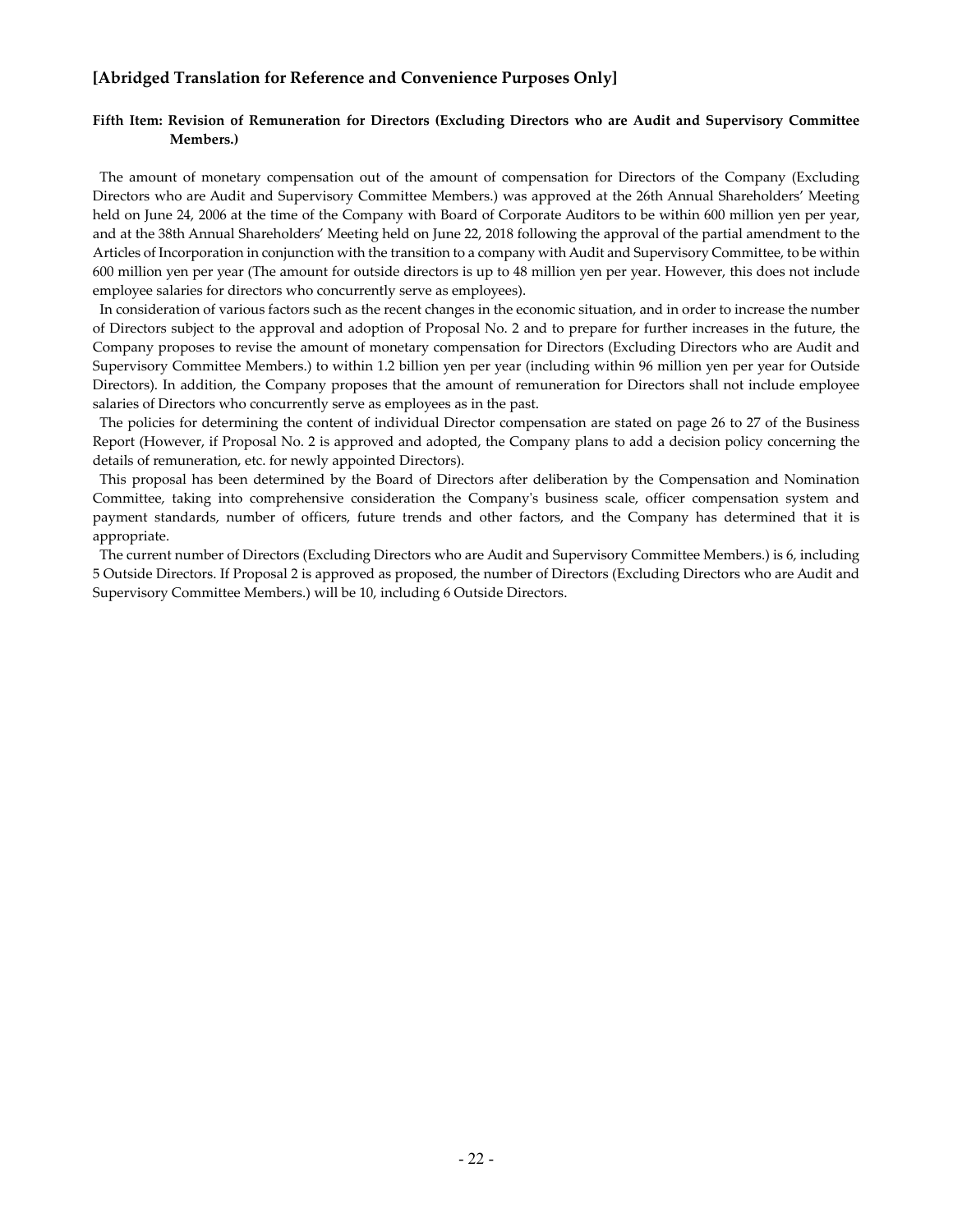#### **Sixth Item: Revision of Remuneration for the Restricted Stock Remuneration Plan for Directors (excluding Directors who are Audit & Supervisory Committee Members)**

With respect to the amount of compensation for Directors of the Company (Excluding Directors who are Audit and Supervisory Committee Members.) relating to the restricted stock compensation plan, it was approved at the 41st Annual Shareholders' Meeting held on June 25, 2021 that, apart from the monetary compensation limit, the Company will grant restricted stock to the extent of not more than 400 million yen per year and not more than 90,000 shares of common stock of the Company to be issued or disposed of as restricted stock for a total number of years (The amount for outside directors is 32 million yen per year and 7,200 shares per year. However, this does not include employee salaries for directors who concurrently serve as employees).

In consideration of various factors such as the recent changes in economic conditions, and in order to increase the number of Directors subject to the approval and adoption of Proposal No. 5 "Revision of Remuneration for Directors (Excluding Directors who are Audit and Supervisory Committee Members.)" and to prepare for further increases, etc. in the future, the Company proposes to grant restricted shares to Directors (Excluding Directors who are Audit and Supervisory Committee Members.) at an annual amount of not more than 800 million yen for the compensation under the Restricted Stock Compensation Plan and not more than 180,000 shares of common stock of the Company to be issued or disposed of as restricted shares in total number of years (including the portion for Outside Directors at an annual amount of not more than 64 million yen and not more than 14,400 shares in total number of years).

The policies for determining the content of individual Director compensation are stated on page 26 to 27 of the Business Report (However, if Proposal No. 2 is approved and adopted, the Company plans to add a decision policy concerning the details of remuneration, etc. for newly appointed Directors).

This proposal has been determined by the Board of Directors after deliberation by the Compensation and Nomination Committee, taking into comprehensive consideration the Company's business scale, officer compensation system and payment standards, number of officers, future trends and other factors, and the Company has determined that it is appropriate.

The current number of Directors (Excluding Directors who are Audit and Supervisory Committee Members.) is 6, including 5 Outside Directors. If Proposal 2 is approved as proposed, the number of Directors (Excluding Directors who are Audit and Supervisory Committee Members.) will be 10, including 6 Outside Directors.

The matters relating to the Restricted Shares are as follows, and there are no changes other than those approved at the 41st Annual Shareholders' Meeting held on June 25, 2021, with the exception of the maximum number set forth in 1 below, which will be revised based on the approval and approval of this proposal.

1. Maximum Number of Restricted Stock to be Granted to Eligible Directors (Excluding Directors who are Audit and Supervisory Committee Members.)( hereinafter "Eligible Directors")

A total of no more than 180,000 of the Company's common shares per year would be issued or disposed of as Restricted Stock in accordance with this item, of which no more than 14,400 shares per year would be earmarked for Outside Directors. However, should the Company's common shares be subject to a stock split (including the gratis allocation of common shares in the Company) or reverse stock split on or after the day of this item's approval, the maximum number of Restricted Stock would be adjusted based on the ratio of the split or reverse split.

#### 2. Payment associated with Issuance or Disposal of Restricted Stock

The issuance or disposal of Restricted Stock in accordance with this item would be the issuance or disposal of subscription shares for the remuneration, etc. of Eligible Directors. No monetary payment or distribution-in-kind would be required in exchange for the subscription shares.

3. Overview of Restricted Shares to be Granted to Eligible Directors

The Company would, as a general rule, grant Eligible Directors Restricted Stock each year in accordance with this item. To enable the granting of Restricted Stock in accordance with this item, the Company and Eligible Directors intend, based on the resolution of the Board of Directors, to enter into a restricted stock allocation agreement that includes the following content (hereinafter "Allocation Agreement").

(1) Eligible Directors are prohibited from engaging in the transfer, collateralization, or other disposal (hereinafter "Restrictions") of the Company's common shares allocated in accordance with an Allocation Agreement (hereinafter "Allocated Stock") from the date that the Allocated Stock is allocated until the date that the Eligible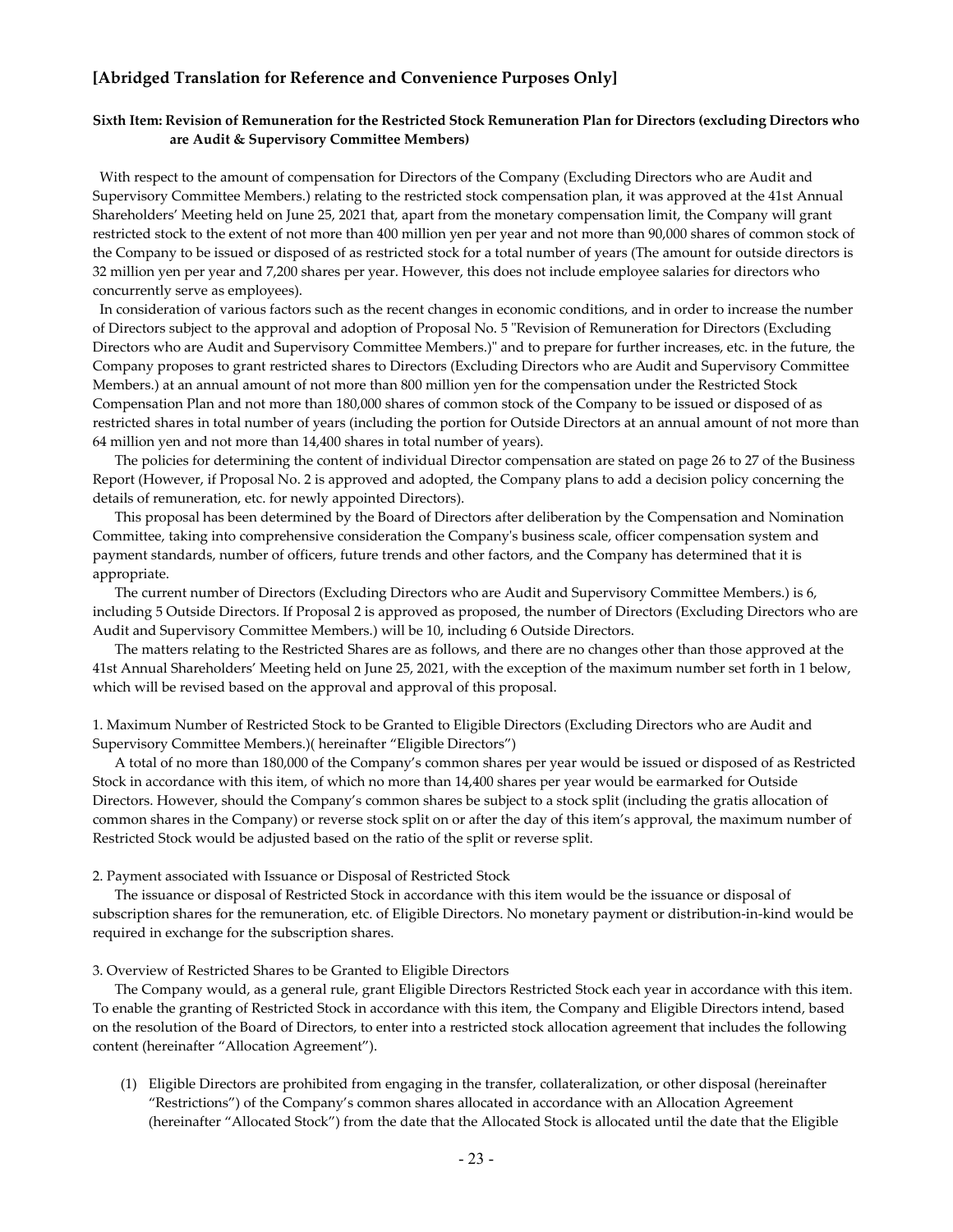Director in question loses his or her position as the Company's Director (excluding Directors who are Audit & Supervisory Committee members; hereinafter the same), with the period of between the two dates being referred to as the "Restricted Period." (Note that the Restrictions remain in effect if a Director should lose and be simultaneously reappointed to the position in question.)

- (2) In the event of an Eligible Director losing his or her position as the Company's Director prior to the completion of the term determined by the Board of Directors (as a general rule, the date of the Company's Annual Shareholders' Meeting immediately prior to the allocation date of the Allocated Stock until the date of the Company's Annual Shareholders' Meeting held the following year; hereinafter the "Service Provision Period"), the Company will acquire the Allocated Stock at no cost, with the exception of instances in which the Company's Board of Directors recognizes legitimate reasons for the loss of position. The Company will not use an Eligible Director's loss of position as a Director of the Company to acquire at no cost Allocated Stock for a Service Provision Period that has been completed.
- (3) Upon the completion of the Restricted Period, the Company will lift the Restrictions on all Allocated Stock, contingent upon the Eligible Director having remained continuously in the position of the Company's Director throughout the Service Provision Period. However, should the Eligible Director lose his or her position as the Company's Director prior to the completion of the Service Provision Period for reasons that the Company's Board of Directors recognizes to be legitimate as set forth in (2) above, the number of Allocated Stock on which the Restrictions will be lifted will be reasonably adjusted as needed.
- (4) The Company will acquire at no cost Allocated Stock on which the Restrictions are not lifted as of the completion of the Restricted Period in accordance with (3) above.
- (5) The Company will acquire at no cost the Allocated Stock of an Eligible Director who has been sentenced to imprisonment or greater penalty; who the Company's Board of Directors recognizes as working for a business that competes with the businesses of the Company's Group or as having assumed the role of an employee or executive of a corporate entity or other organization that competes (unless, however, that written consent has been obtained in advance); who the Company's Board of Directors recognizes as having committed a serious infraction of the law, internal regulations, or the Allocation Agreement in connection with the execution of his or her duties as a Director of the Company; or whose shares the Company's Board of Directors finds just cause for acquiring at no cost for other reasons.
- (6) The provisions of (1) above notwithstanding, if during the Restricted Period, any matter concerning a merger agreement under which the Company would cease to exist, a stock swap agreement that would make the Company a wholly owned subsidiary, a stock transfer plan, or any other form of organizational restructuring, etc. should be approved at a General Shareholders' Meeting (or by the Company's Board of Directors in instances when the approval of a General Shareholders' Meeting is not required for the organizational restructuring, etc. in question), the Company will, by resolution of its Board of Directors, lift the Restrictions on all Allocated Stock prior to the date that the organizational restructuring, etc. in question takes effect.
- (7) The Allocation Agreement will reflect how declarations of intent and notifications pursuant to the Allocation Agreement should be made, how the Allocation Agreement can be revised, and other matters to be determined by the Board of Directors.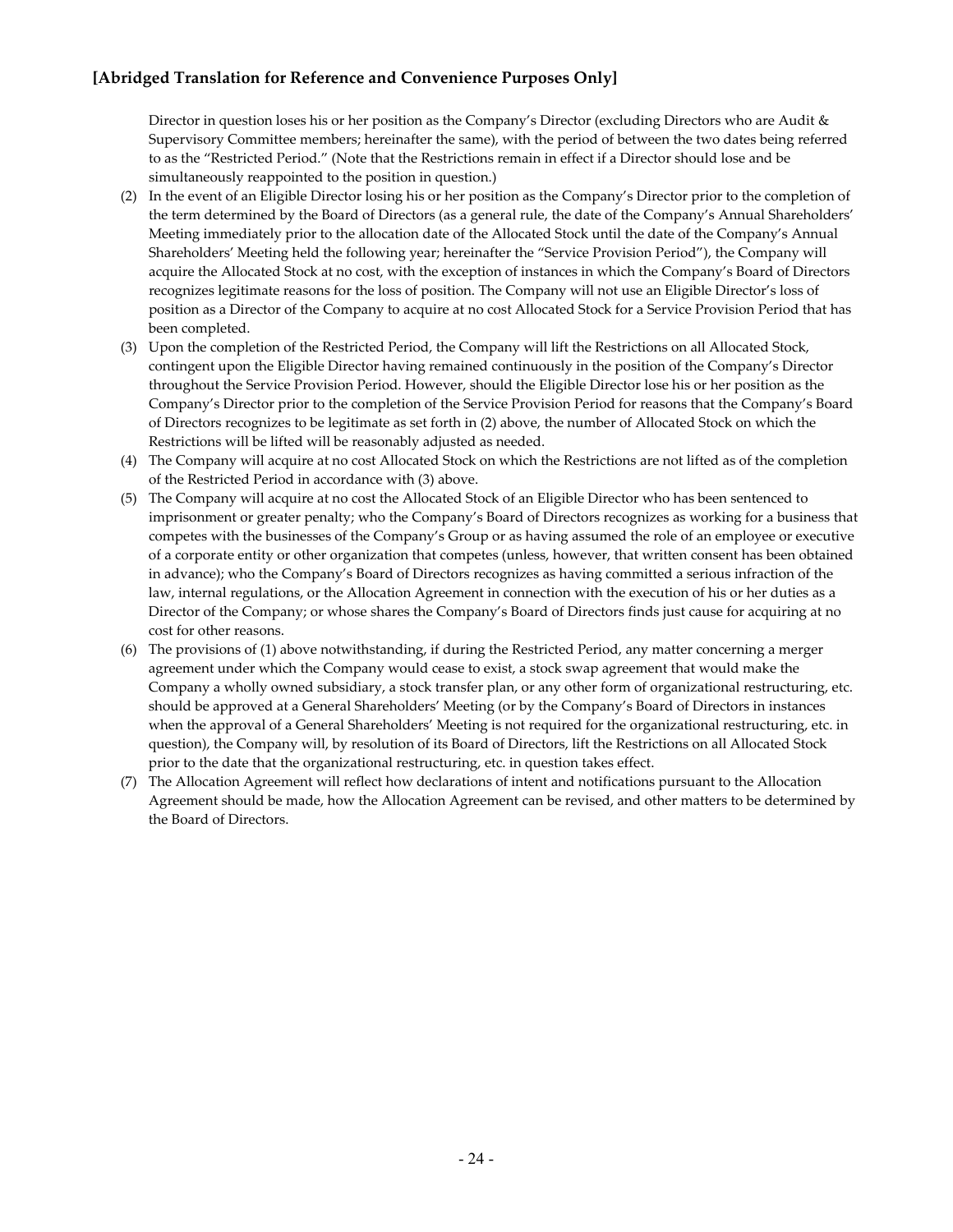(Excerpts from Business Report for the 42nd Term)

#### **Operating Highlights of the Fiscal Year Ended March 31, 2022**

The Square Enix group (the "Group") is continuing determined efforts to strengthen the competitiveness and profitability of its business segments of Digital Entertainment, Amusement, Publication and Merchandising. Net sales for the fiscal year ended March 31, 2022 totaled ¥365,275 million (an increase of 9.8% from the prior fiscal year), operating income amounted to ¥59,261 million (an increase of 25.5% from the prior fiscal year). In foreign exchange rates, the weakness of Japanese yen compared to the rate as of the end of last fiscal year has resulted in the booking of a foreign exchange gain amounting to ¥10,489 million. As a result, ordinary income amounted to ¥70,704 million (an increase of 41.5% from the prior fiscal year), and profit attributable to owners of parent amounted to ¥51,013 million (an increase of 89.3% from the prior fiscal year).

A discussion of results by segment for the fiscal year ended March 31, 2022 follows.

#### **Operating Results by Business Segment**

#### 1. Digital Entertainment

The Digital Entertainment segment consists of planning, development, distribution, and operation of digital entertainment content primarily in the form of game. Digital entertainment content is offered to meet customer lifestyles across a variety of usage environments such as consumer game consoles (including handheld game machines), personal computers and smart devices.

At the HD (High-Definition) Game sub-segment, the fiscal year ended March 31, 2022 saw the release of such titles as "OUTRIDERS," "NieR Replicant ver.1.22474487139...," and "Marvel's Guardians of the Galaxy," but net sales declined versus the previous year, which had seen the launch of such titles as "FINAL FANTASY VII REMAKE" and "Marvel's Avengers."

Net sales rose year on year at the MMO (Massively Multiplayer Online) Game sub-segment due not only to a sharp rise in the number of monthly paying subscribers for "FINAL FANTASY XIV," but also to the release of an expansion pack for the title.

The Games for Smart Devices/PC Browser sub-segment saw somewhat weak performances from existing titles, but its net sales rose compared to the previous fiscal year due to the application of revised revenue recognition standards. Net sales and operating income in the Digital Entertainment segment totaled ¥279,679 million (an increase of 6.0% from the prior fiscal year), and ¥58,960 million (an increase of 16.7% from the prior fiscal year), respectively.

#### 2. Amusement

The Amusement segment consists of the operation of amusement facilities and planning, development, and distribution of arcade game machines and related products for amusement facilities.

The Amusement segment was substantially impacted in the fiscal year ended March 31, 2021 by the temporary closure of amusement facilities in Japan, a move undertaken to combat the spread of COVID-19 in response to the Japanese government's declaration of a state of emergency. As such, the segment's net sales were higher in the fiscal year ended March 31, 2022, and it turned to profitability at the operating income line.

Net sales and operating income in the Amusement segment totaled ¥45,882 million (an increase of 33.6% from the prior fiscal year), and ¥2,003 million (operating loss of ¥1,568 million in the prior fiscal year).

#### 3. Publication

The Publication segment consists of publication and licensing of comic magazines, comic books, and gamerelated books. Net sales and operating income rose year on year in the Publication segment, which saw not only brisk digital sales, but also a solid trend in print media sales, owing in part to the significant popularity of "My Dress-Up Darling." Net sales and operating income in the Publication segment totaled ¥29,032 million (an increase of 8.2% from the prior fiscal year), and ¥12,222 million(an increase of 4.6% from the prior fiscal year), respectively.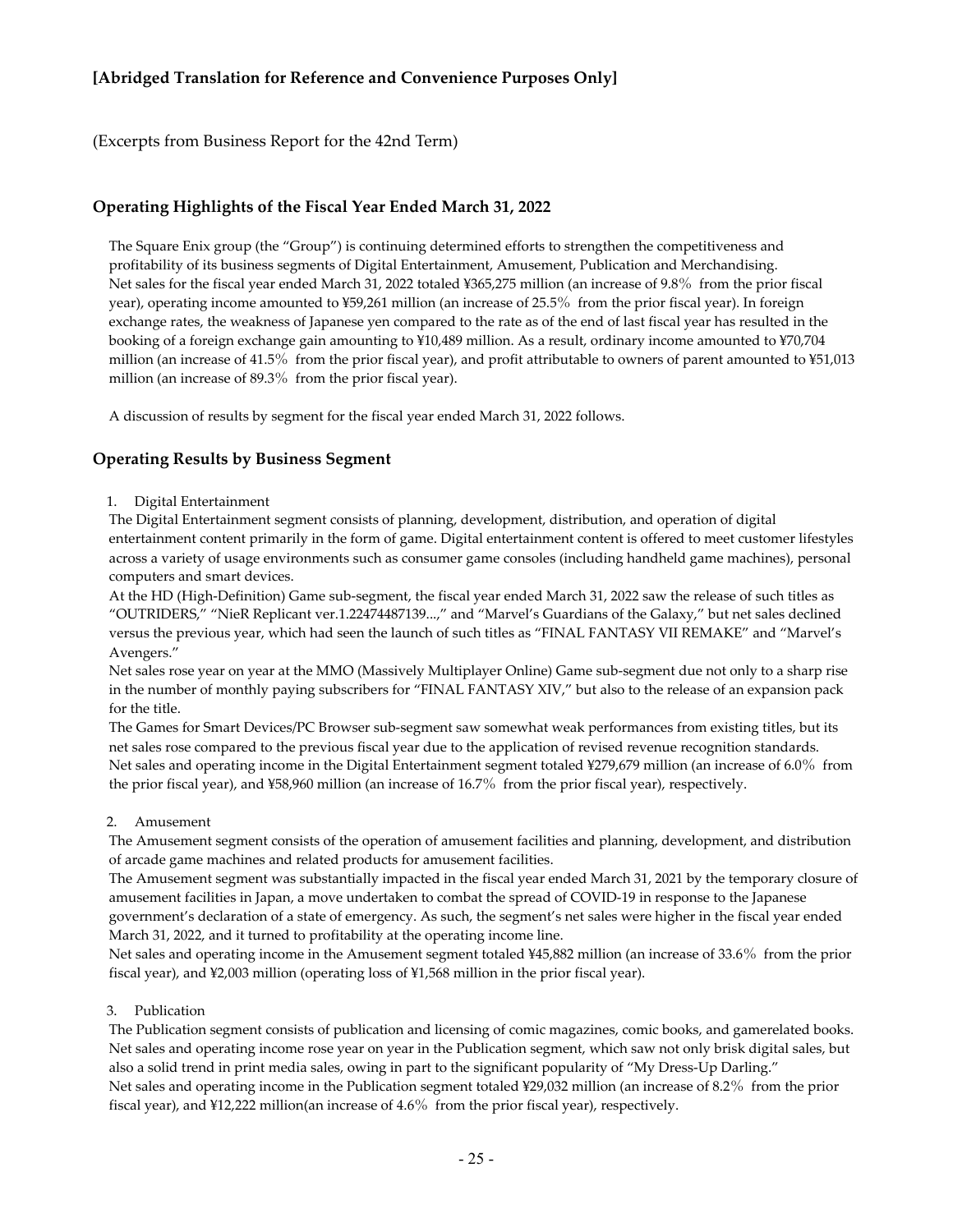#### 4. Merchandising

The Merchandising segment consists of planning, production, distribution, and licensing of derivative products of IPs owned by the Group.

In the Merchandising segment, brisk sales of new character merchandise based on the Group's own content resulted in higher net sales and operating income in the fiscal year ended March 31, 2022 than in the previous fiscal year.

Net sales and operating income in the Merchandising segment totaled ¥14,002 million (an increase of 48.1% from the prior fiscal year), and ¥3,980 million (an increase of 76.9% from the prior fiscal year), respectively.

#### **Capital Expenditures**

During this Fiscal Year, capital expenditures totaled ¥9,123 million, consisting mainly of investments in arcade game machines in the Amusement segment, as well as game development tools and networking equipment for data centers in the Digital Entertainment segment.

#### **Issues Facing Management**

The Group recognizes the need to prioritize the expansion of stable recurring income as a means of creating sustained earnings growth. As the digital entertainment industry undergoes significant structural changes, the Group is being called upon to develop and distribute new content designed to suit diverse customer needs and content distribution methods, which requires significant investment. To date, the Group has primarily worked to stabilize earnings by expanding recurring subscription income from massively multiplayer online games (MMOs), games for smart devices/PC browsers, the Amusement segment, and the Publication segment. Going forward it will further bolster these efforts while also expanding them to other businesses. Establishing a stable earnings base will enable investment in large-scale, innovative content development efforts. The recurring income generated from that content will expand the Group's overall earnings, thereby allowing the Group to achieve sustained earnings growth.

On the distribution front, streaming may accelerate the transition from sales of traditional disks to digital sales, and business models may change through the offering of subscription services, for example. In addition, the overall gaming market may grow as it becomes possible to provide content to emerging regions where traditional home game consoles have not been widely adopted. Meanwhile, on the development front, there is likely to be demand for gaming experiences only possible in a cloud environment and for the development of cloud-native games. The Group will respond flexibly to these changes and work to translate them into future growth. It has identified AI, the cloud, and blockchain games as focus investment areas under its business strategy and will engage in aggressive research and development efforts and investment in these areas.

### **Policy for Determining the Remuneration, etc. of Individual Directors (July 29, 2021 Board of Directors Resolution)**

The Company's basic policy and determination process regarding its executive remuneration system is as described below.

In order to ensure the objectivity and transparency of the Executive Remuneration System, the Company has, at its discretion, established a Remuneration and Nomination Committee on which the majority is formed by independent outside directors and the chairperson is an independent outside director. This Board of Directors establishes the Basic Policy on the Executive Remuneration System based on consultation with this committee, and the committee decides the individual amounts and the nature of remuneration for directors (excluding Directors who are Audit & Supervisory Committee Members) in accordance with the Basic Policy on the Executive Remuneration System established by the Board of Directors, based on the authority granted to it by the Board of Directors.

- ・Basic Policy on the Executive Remuneration System
- 1.Directors (excluding Directors who are Audit & Supervisory Committee Members):
- -Remuneration for Executive Directors shall comprise fixed remuneration (monetary), performance-linked remuneration (monetary), and restricted stock remuneration. The ratio shall be approximately 10:9 (base remuneration amount, which varies depending on performance):10.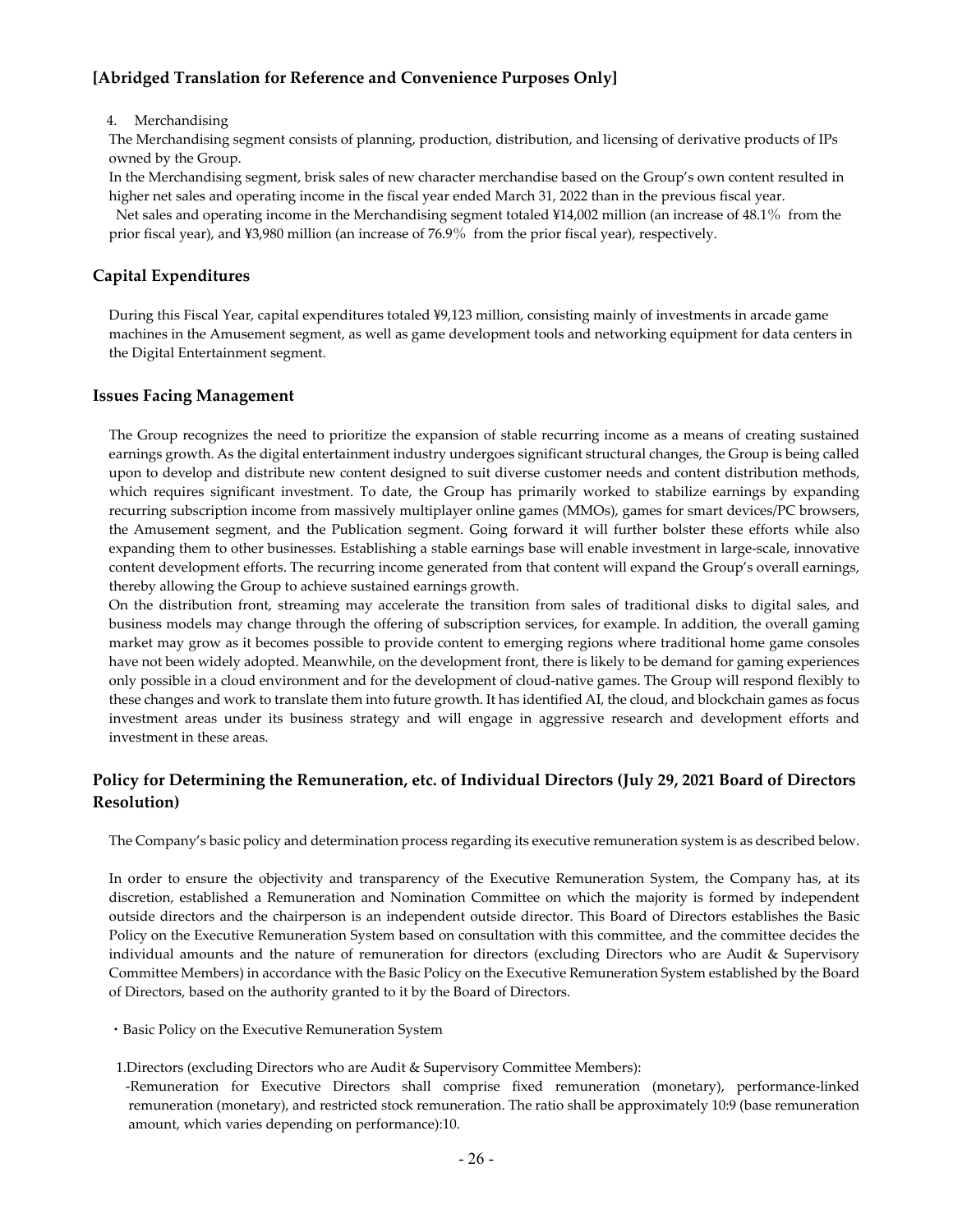-Remuneration for Non-Executive Directors shall comprise fixed remuneration (monetary) and restricted stock remuneration. The ratio should be approximately 4:1.

-Fixed remuneration (monetary) shall be determined based upon role, remuneration in past years, the company performance to date, the need to retain talented human resources, research by specialized third-party organizations, remuneration trends at comparable companies, and economic conditions. Fixed remuneration (monetary) shall be paid monthly.

-In order to strive for growth that strikes a balance between scale and profitability, the amount of performance-linked remuneration (monetary) is calculated using consolidated net sales and consolidated operating income as metrics. Specifically, the amount of performance-linked remuneration is obtained by multiplying the basic remuneration amount (¥90 million) by a multiple (no greater than 400% and no less than 0%) that is pre-determined according to the degree of deviation from the base amount determined by the Remuneration and Nomination Committee, and then multiplying the result by a pre-determined coefficient (no greater than 1.5 and no less than 0.5) in accordance with the relative growth rate of our company in the peer group determined by the Remuneration and Nomination Committee. Performance-linked remuneration (monetary) shall be paid once a year after the business results for each fiscal year are determined.

- The Company offers restricted stock remuneration in order to provide a long-term incentive for directors (excluding directors who are Audit & Supervisory Committee members) to work to achieve sustained growth and to enhance corporate value, as well as to encourage them to have an even greater sense of shared value with shareholders. Such a program is offered because it provides a sustained incentive to bolster the share price when it is down and because it serves as a replacement for the discontinued retirement allowance for directors. The Remuneration & Nomination Committee determines the remuneration value of the restricted stock, taking into account the balance with the monetary remuneration. The restricted stock is granted once annually during the second quarter.

#### 2.Directors who are Audit & Supervisory Committee Members:

-In consideration of independence from management, only monetary remuneration shall be made.

-Fixed remuneration (monetary) shall be determined based upon role, remuneration in past years, the need to retain talented human resources, research by specialized third-party organizations, remuneration trends at comparable companies, and economic conditions. Fixed remuneration (monetary) shall be paid monthly.

- ・Director Remuneration Determination Process
- 1.Individual amounts and the nature of remuneration for directors (excluding directors who are Audit & Supervisory Committee Members) shall be determined by the Remuneration and Nomination Committee based on the Basic Policy on the Executive Remuneration System established by the Board of Directors.
- 2.Individual amounts and the nature of remuneration for directors who are Audit & Supervisory Committee Members shall be determined via discussions by the directors who are Audit & Supervisory Committee Members, with reference made to the basic policy determined by the Board of Directors.
- 3.Individual amounts and the nature of remuneration shall be set within the confines of the remuneration allocation approved at the General Shareholders' Meeting and shall be determined based upon a comprehensive consideration of annual earnings and each director's performance in his/her role and contribution to corporate earnings, remuneration in past years, the need to retain talented human resources, research by specialized third-party organizations, remuneration trends at comparable companies, and economic conditions.

At the May 19, 2022 Board of Directors meeting, the Board resolved to revise the above Policy to include provisions for the remuneration ratio for executive directors other than the Representative Director (President) to be determined on an individual basis, taking into account earnings performance and other achievements in the director's realm of responsibility, and for directors concurrently serving in such roles as directors of subsidiaries to receive additional remuneration from the relevant subsidiary, on condition of the approval of the second proposal item at the 42nd Annual Shareholders' Meeting scheduled on June 23, 2022.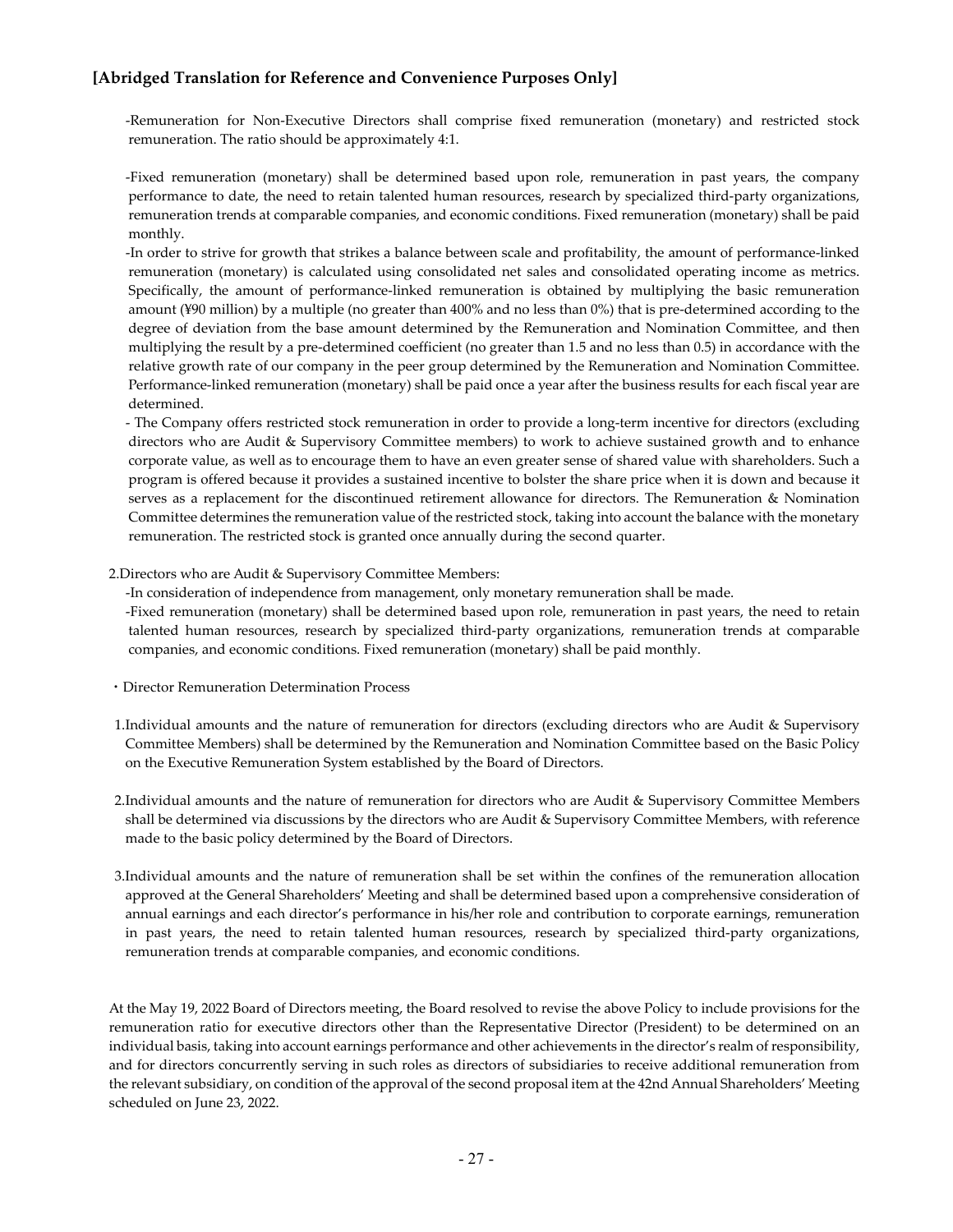#### **Executive Liability Insurance**

The Company has entered into an executive liability insurance policy with an insurer in order to offset damages that the insured parties may incur arising from accepting liability involving the execution of their duties or being subject to claims associated with efforts to hold them liable for reasons involving the execution of their duties (provided, however, that the damages in question are not the result of willful misconduct or gross negligence).

The insured parties under such insurance policy are directors and employees, etc. of the Company and its subsidiaries. The insurance premium is paid entirely by the Company.

#### **Basic Policy for Profit Distribution and Dividends**

The Group strives to enhance its corporate value through sustained growth achieved by undertaking investments in game development and other efforts funded by securing an appropriate level of retained earnings. At the same time, one of management's key policies is to return profits to shareholders. By rewarding shareholders primarily with dividends, the Group works to return profits in a way that strikes the optimal balance between recognizing the level of earnings achieved and providing stable rewards.In determining the amount of its dividend, the Group references a consolidated dividend payout ratio of 30%, making its final decision based upon comprehensive considerations of the balance between investment needs and the distribution of profits.

### **[Distribution of Surplus for the Fiscal Year Ended March 31, 2022]**

The Company has decided to distribute dividends from surplus at a rate of 119 yen per share of common stock by the resolution of the Board of Directors' Meeting held on May 19, 2022.

The aggregate amount of annual dividends is 129 yen per share (including the interim dividend of 10 yen per share paid in December 2021).

The Company will begin paying dividends on June 3, 2022. Please receive the aforementioned dividends by using the dividends receipt during the payment period (from June 3, 2022 through July 29, 2022).

For shareholders who have designated a payment method, the Company has arranged payment accordingly.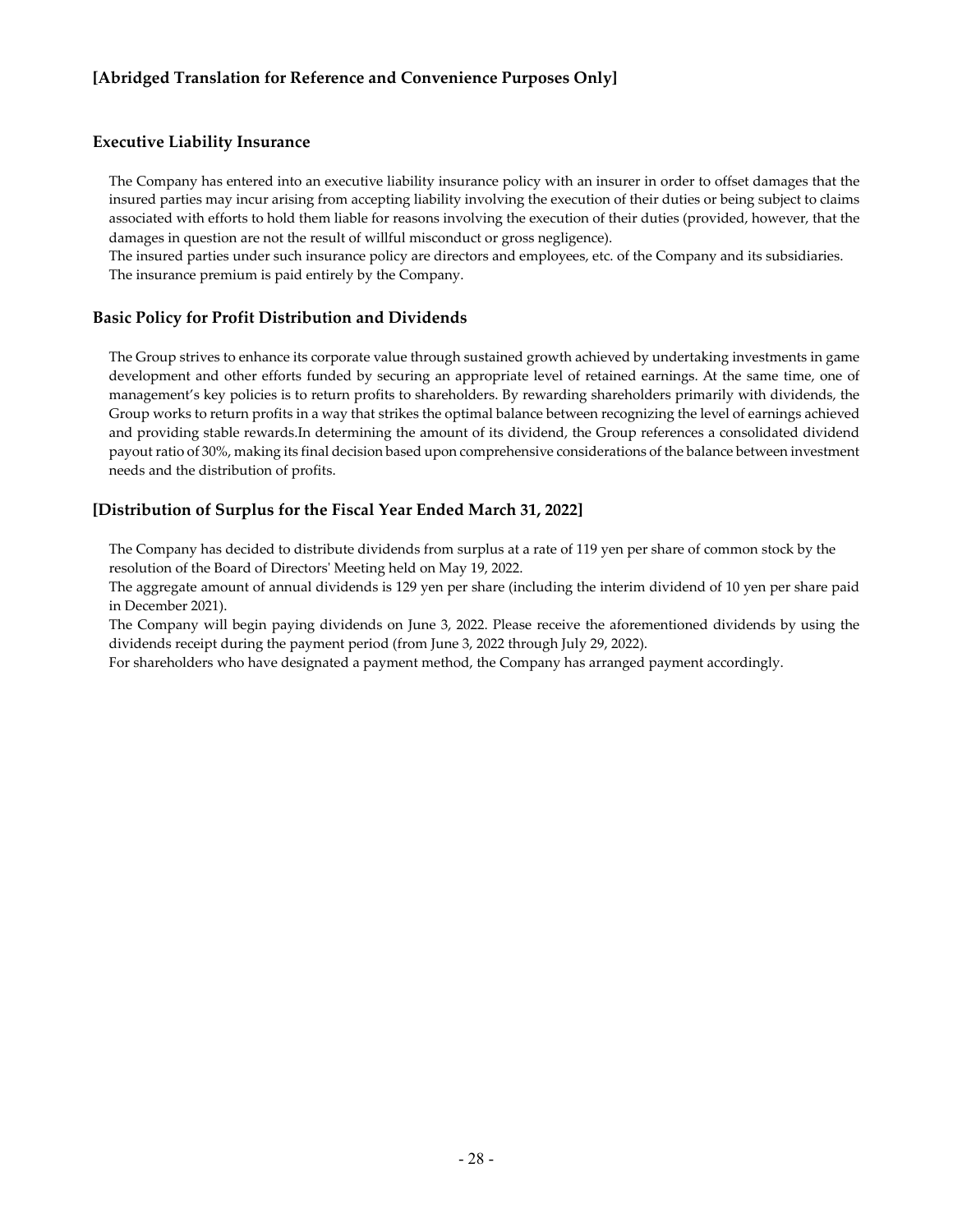# **Consolidated Balance Sheets**

As of March 31, 2022

|                                     |         |                                                       | (Millions of Yen) |
|-------------------------------------|---------|-------------------------------------------------------|-------------------|
| <b>Items</b>                        | Amount  | <b>Items</b>                                          | Amount            |
| (ASSETS)                            |         | (LIABILITIES)                                         |                   |
| <b>Current assets</b>               | 322,455 | <b>Current liabilities</b>                            | 83,800            |
| Cash and deposits                   | 163,088 | Notes and accounts payable-trade                      | 27,598            |
| Notes and accounts receivable-trade | 44,968  | Income taxes payable                                  | 8,442             |
| Merchandise and finished goods      | 4,687   | Provision for bonuses                                 | 6,539             |
| Work in progress                    | 18      | Refund liabilities                                    | 5,616             |
| Raw materials and supplies          | 485     | Other                                                 | 35,602            |
| Content production account          | 96,765  | Non-current liabilities                               | 12,672            |
| Other                               | 12,711  | Provision for directors' retirement benefits          | 17                |
| Allowance for doubtful accounts     | (268)   | Net defined benefit liability                         | 3,842             |
| Non-current assets                  | 58,447  | Deferred tax liabilities                              | 874               |
| Property, plant and equipment       | 19,814  | Asset retirement obligations                          | 3,842             |
| Buildings and structures            | 5,303   | Other                                                 | 4,094             |
| Tools, furniture and fixtures       | 4,701   | <b>Total liabilities</b>                              | 96,472            |
| Amusement equipment                 | 1,629   | (NET ASSETS)                                          |                   |
| Land                                | 3,782   | Shareholders' equity                                  | 290,272           |
| Construction in progress            | 757     | Capital stock                                         | 24,039            |
| Other                               | 3,641   | Capital surplus                                       | 53,880            |
| Intangible assets                   | 7,375   | <b>Retained earnings</b>                              | 221,316           |
| <b>Investments and other assets</b> | 31,257  | <b>Treasury stock</b>                                 | (8,964)           |
| Investment securities               | 2,727   | Accumulated other comprehensive income                | (6, 752)          |
| Guarantee deposits                  | 11,028  | Valuation difference on available-for-sale securities | (24)              |
| Net defined benefit asset           | 649     | Foreign currency translation adjustment               | (6, 844)          |
| Deferred tax assets                 | 10,526  | Remeasurements of defined benefit plans               | 116               |
| Other                               | 6,384   | Subscription rights to shares                         | 718               |
| Allowance for doubtful accounts     | (57)    | Non-controlling interests                             | 191               |
|                                     |         | <b>Total net assets</b>                               | 284,429           |
| <b>Total assets</b>                 | 380,902 | Total liabilities and net assets                      | 380,902           |

(Note: Amounts are rounded down to the nearest million yen.)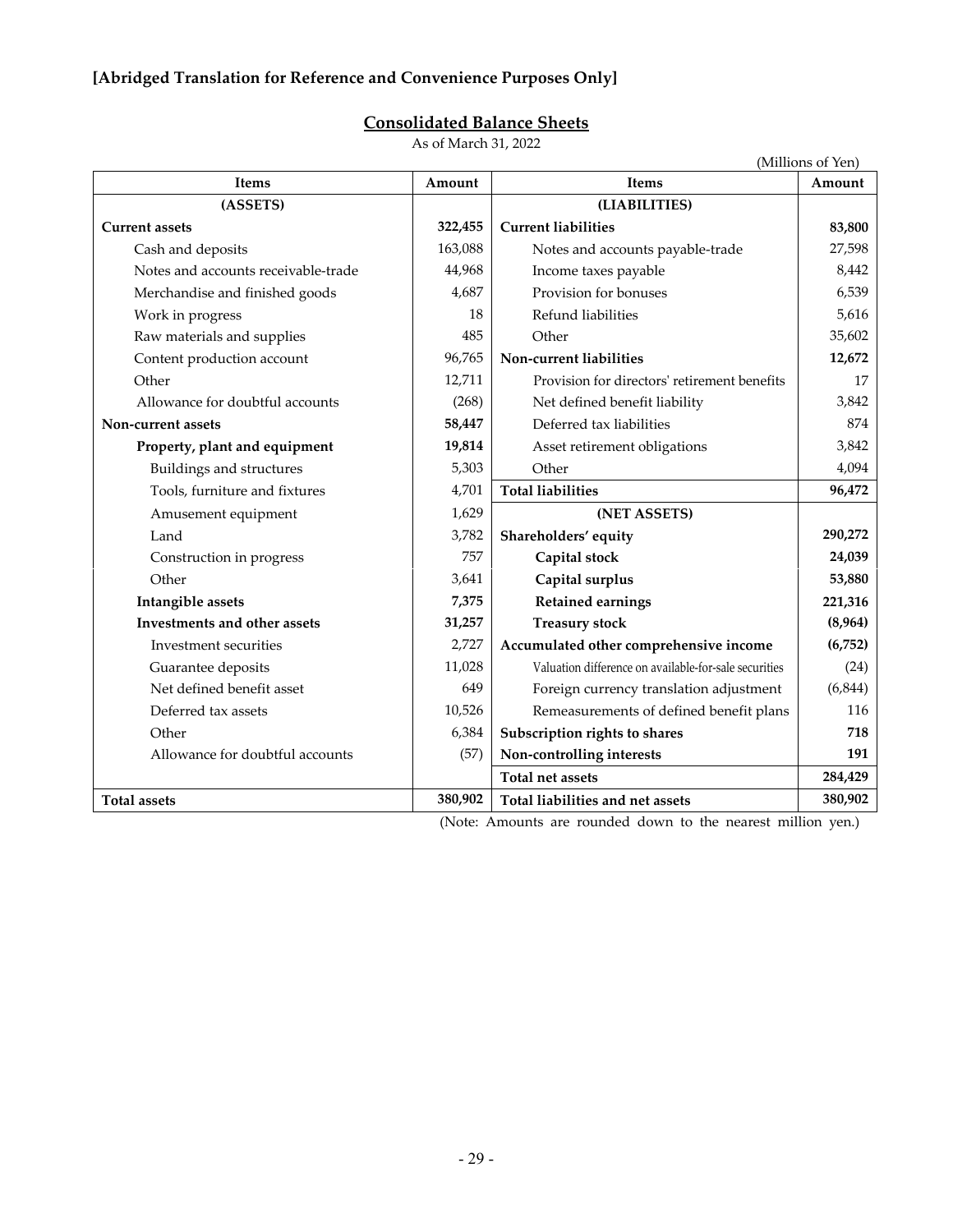# **Consolidated Income Statements**

From April 1, 2021 to March 31, 2022

| <b>Items</b>                                               |          | (Millions of Yen)<br>Amount |
|------------------------------------------------------------|----------|-----------------------------|
| Net sales                                                  |          | 365,275                     |
| Cost of sales                                              |          | 169,960                     |
| Gross profit                                               |          | 195,314                     |
| Selling, general and administrative expenses               |          | 136,053                     |
| Operating income                                           |          | 59,261                      |
| Non-operating income                                       |          |                             |
| Interest income                                            | 101      |                             |
| Dividend income                                            | $\theta$ |                             |
| Foreign exchange gains                                     | 10,489   |                             |
| Rent income                                                | 33       |                             |
| Gain on sale of crypto assets                              | 2,904    |                             |
| Miscellaneous income                                       | 777      | 14,307                      |
| Non-operating expenses                                     |          |                             |
| Interest expenses                                          | 150      |                             |
| Commission fee                                             | 475      |                             |
| Loss on liquidation of content                             | 1,289    |                             |
| Loss on retirement of development related assets           | 862      |                             |
| Miscellaneous loss                                         | 86       | 2,865                       |
| Ordinary income                                            |          | 70,704                      |
| <b>Extraordinary income</b>                                |          |                             |
| Gain on sales of non-current assets                        | 6        |                             |
| Gain on reversal of subscription rights to shares          | 8        |                             |
| Subsidy income related to COVID-19                         | 290      |                             |
| Gain on sale of shares of subsidiaries and associates      | 353      |                             |
| Other                                                      | 72       | 730                         |
| <b>Extraordinary losses</b>                                |          |                             |
| Loss on retirement of non-current assets                   | 212      |                             |
| Impairment loss                                            | 109      |                             |
| Loss on valuation of investment securities                 | 351      |                             |
| Loss on temporary closure                                  | 296      |                             |
| Loss on valuation of shares of subsidiaries and associates | 239      |                             |
| Other                                                      | 1        | 1,212                       |
| Profit before income taxes                                 |          | 70,223                      |
| Income taxes-current                                       | 20,511   |                             |
| Income taxes-deferred                                      | (1,320)  | 19,191                      |
| Profit                                                     |          | 51,031                      |
| Profit attributable to non-controlling interests           |          | 17                          |
| Profit attributable to owners of parent                    |          | 51,013                      |

(Note: Amounts are rounded down to the nearest million yen.)